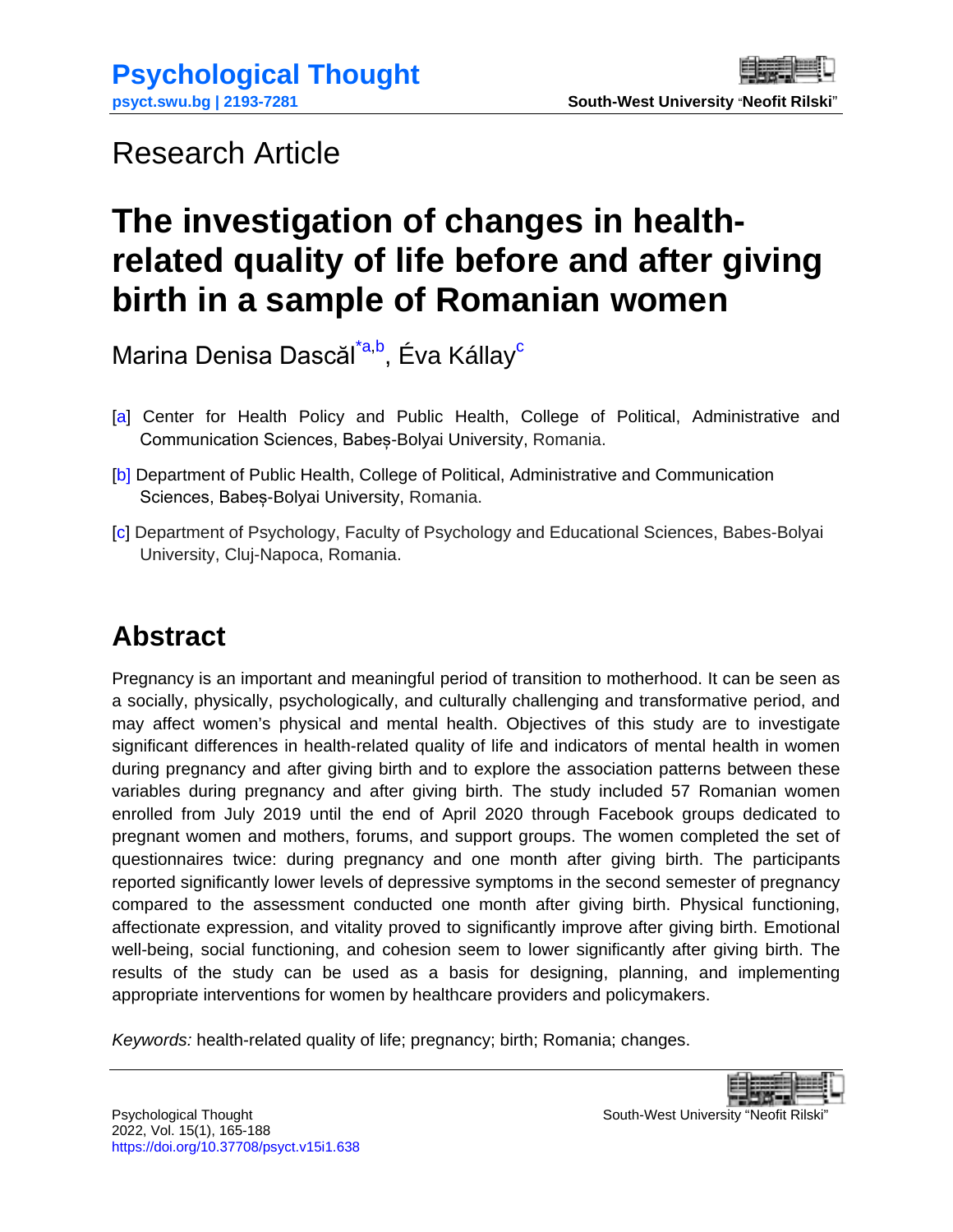### Table of Contents

**[Objectives](#page-3-0)** [Method & Procedure](#page-4-0) **[Results](#page-6-0) [Discussion](#page-13-0) [Conclusions](#page-16-0)** [References](#page-17-0)

Psychological Thought, 2022, Vol. 15(1), 165-188[, https://doi.org/10.37708/psyct.v15i1.638](https://doi.org/10.37708/psyct.v15i1.638) Received: 2021-07-13. Accepted: 2021-11-24. Published (VoR): 2022-04-30. Handling Editor: Irina Roncaglia, Chartered Practitioner Sport & Exercise Psychologist, The National Autistic Society (NAS), United Kingdom. \*Corresponding author at: Department of Public Health, Babes-Bolyai University, Romania. E-mail: [marina.dascal@publichealth.ro](mailto:marina.dascal@publichealth.ro)



This is an open access article distributed under the terms of the Creative Common Attribution License [\(https://creativecommons.org/licenses/by/4.0\)](https://creativecommons.org/licenses/by/4.0), which permits unrestricted use, distribution, and reproduction in any medium, provided the original work is properly cited.

Pregnancy is an important and meaningful period of transition to motherhood. It can be seen as a socially, physically, psychologically, and culturally challenging and transformative period, and may affect women's physical and mental health [\(Lou et al., 2017\).](#page-20-0) The emotional health of the pregnant woman is important not only to the mother-to-be herself, but also for the physical and psychological development of her child, as well as for the well-being of the entire family [\(Røsand et al., 2011\).](#page-21-0)

Worldwide, many women are looking forward to having children, and overall, most of them experience pregnancy positively. In some cases, the physical, hormonal, and emotional changes may lead to sadness, anxiety, and fear which for some women are only temporal states and might disappear quickly, but for some mothers-to-be might remain and develop into more serious conditions, such as peripartum depression [\(Eke & Onyenyirionwu, 2019\).](#page-18-0)

A systematic review published in 2018 indicates that the quality of life of pregnant women compared to women of the same age who were not pregnant was significantly lower [\(Lagadec](#page-19-0)  [et al., 2018\).](#page-19-0)

Biological and hormonal changes that occur during pregnancy can trigger changes in selfesteem in pregnant women [\(John & Manriquez, 2018\).](#page-19-1) Pregnant women with a low self-esteem report poor physical and mental health and they have a higher level of vulnerability that can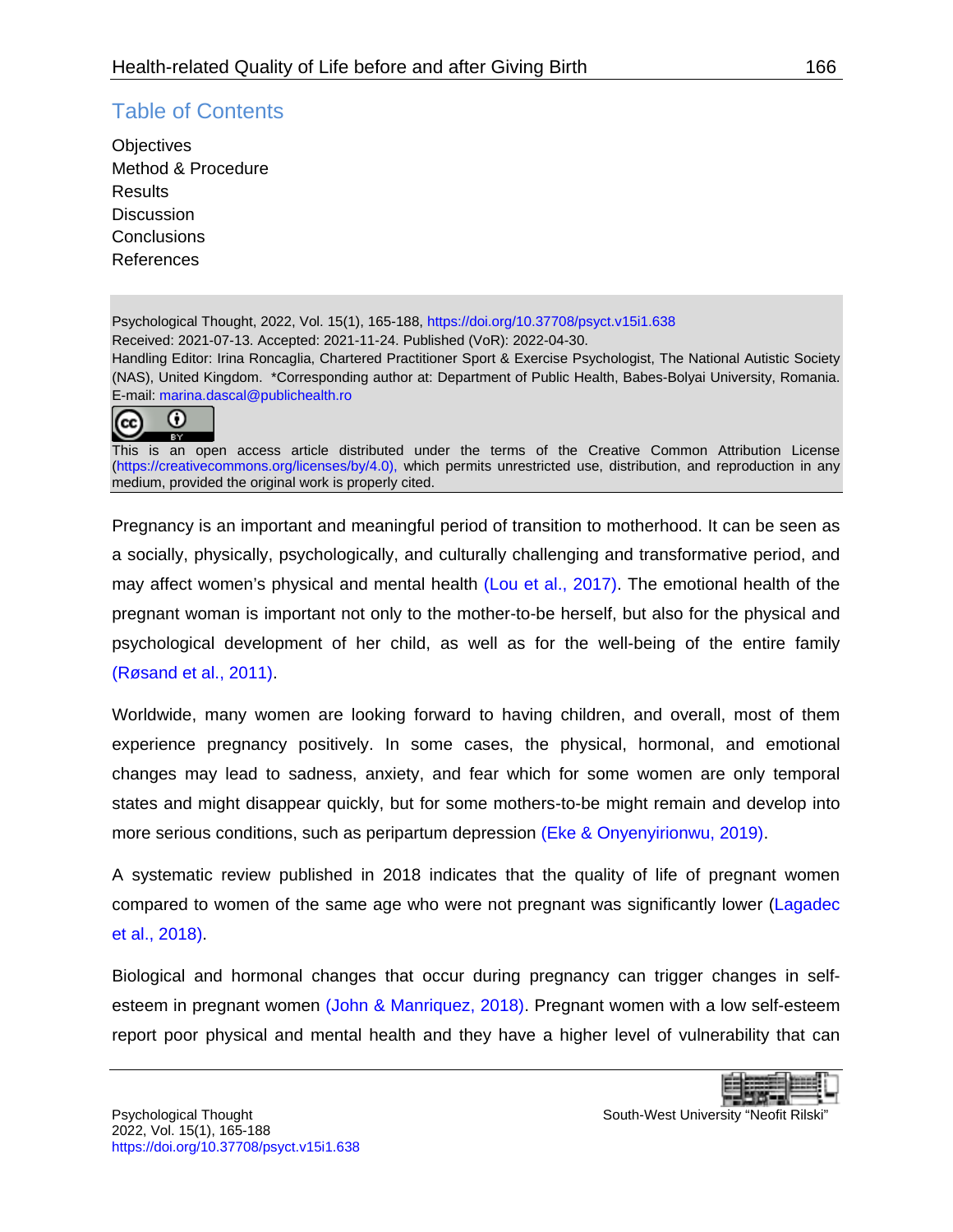promote the development of mental conditions, such as difficulties in managing anger, depression, anxiety, and interpersonal relationships [\(Santos et al., 2016\).](#page-21-1) During pregnancy, approximately 9-13% of the women experience depression, and 13-15% of them experience anxiety [\(McLeish & Redshaw, 2017\).](#page-20-1) Moreover, depressed women are more likely to report loneliness which is predicted to have a constant trajectory over a long period of depressive symptoms [\(Rokach, 2007\).](#page-21-2) This leads to lower self-esteem which might determine a woman to neglect her own health and the health of her child(ren), and may occasionally lead to emotional and physical abuse [\(Mandai et al., 2018\).](#page-20-2) Maternal stress has a negative effect and a long-term influence on the development of the unborn, leading to future socio-emotional problems, higher negative emotionality, an increased rate of behavioral problems (substance use and abuse), poor emotional regulation, and high risk for developing anxiety disorders [\(Howard et al., 2014;](#page-19-2) [Weis & Renshon, 2019;](#page-22-0) [Zietlow et al., 2019\)](#page-22-1).

Women are more likely to experience depression and anxiety during pregnancy and in the postnatal period if they: (1) feel socially isolated, feel like they have low social and emotional support in general, (2) have no partner, (3) have low income, or (4) are aged under 20 years [\(Lucas et al., 2019;](#page-20-3) [Satyanarayana et al., 2011\)](#page-21-3). One of the strongest predictors of depressive symptoms is a history of depression [\(Satyanarayana et al., 2011\).](#page-21-3) Other risk factors for depressive symptoms are adjustment to motherhood, limited social activities, previous fetal loss, difficulties in pregnancy and actual concerns about the pregnancy [\(Furber et al., 2009\),](#page-18-1) lack of support given by the partner, being a single mother, previous history of still birth, and a low quality of marital relationship [\(Adewuya et al., 2007\).](#page-17-1)

The quality of the relationship with the partner is very important and it depends on certain factors. Depressive symptoms and social support have been found to be significant factors of health-related quality of life among pregnant women [\(Liu et al., 2013\).](#page-20-4) Furthermore, poor emotional health of pregnant women was associated with an increased number of prenatal visits, fetal surveillance, and more frequent use of hospital resources [\(Liu et al., 2013\).](#page-20-4) A lower level of social and physical functioning has been associated with a higher risk of preterm birth and/or low birth-weight infants [\(Liu et al., 2013\).](#page-20-4) Perceived stress of both partners was associated with a low level of dyadic consensus and affectional expression [\(Baldoni et al.,](#page-17-2)  2020). Partners experiencing high levels of stress are more likely to be less satisfied with their relationship, tend to report less agreement and emotional affection [\(Baldoni et al., 2020\).](#page-17-2)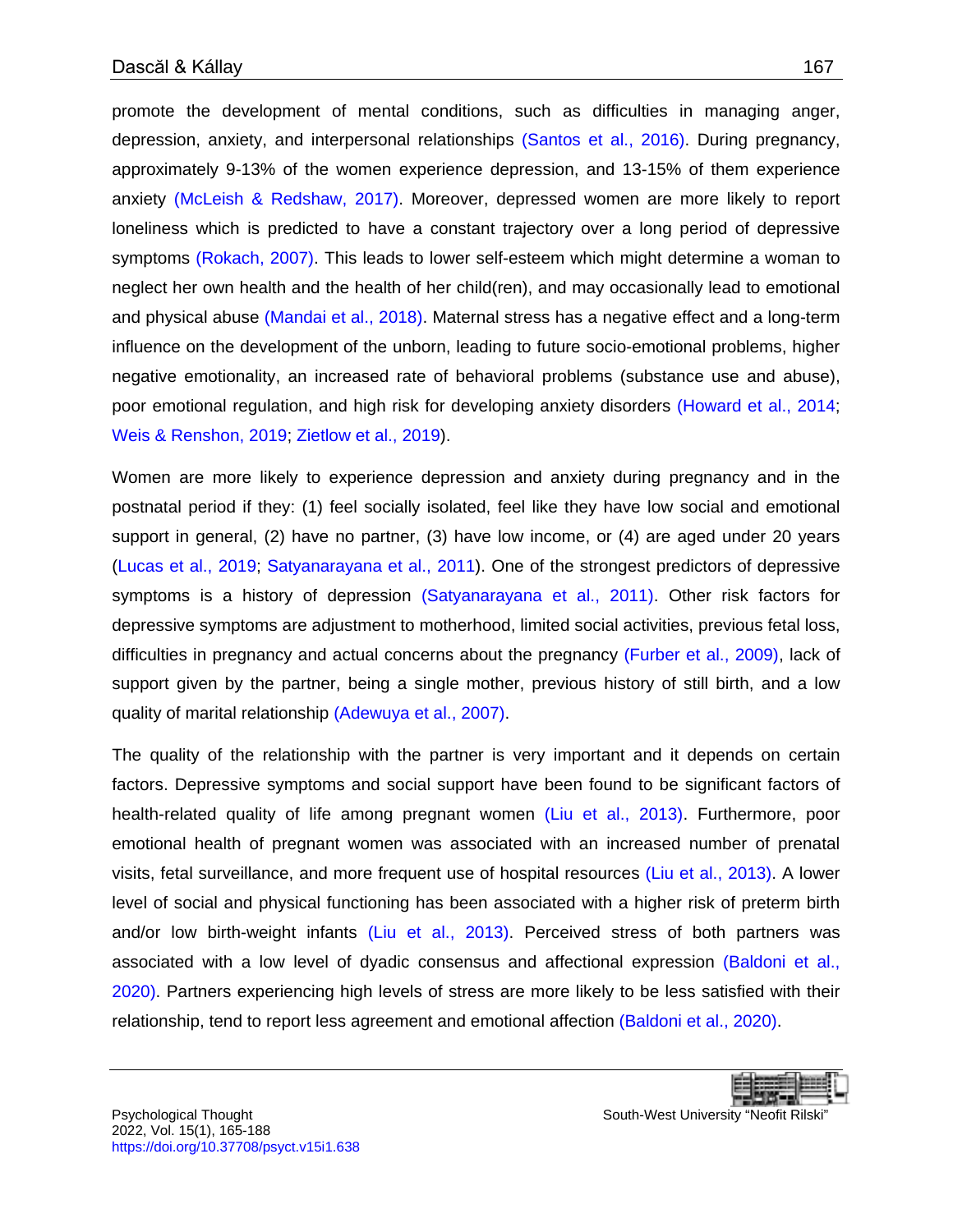During pregnancy some factors were significantly associated with the quality of life of pregnant women: poor emotional functioning, depressive symptoms, sociodemographic characteristics (race- African-American), social support, clinical conditions on health-related quality of life [\(Nicholson et al., 2006\),](#page-20-5) adverse pregnancy histories (fetal death, repeated spontaneous abortion, preterm deliveries, early neonatal deaths) [\(Couto et al., 2009\),](#page-18-2) physical functioning (health problems influence daily activities), role-physical (everyday roles, such as work, are negatively influenced by problems in physical health), bodily pain, social functioning (health problems interfere with social activities), role-emotional (everyday roles, such as work, are negatively influenced by emotional problems) [\(Hama et al., 2008\),](#page-18-3) problems with diet or treatment regimens, sleep problems, irritability, disturbed body image, skin changes (striae, melasma), urinary frequency, heart burn, stomach pain, concerns related to the child's gender (due to sociocultural context, as some societies manifest preference for a male child), childbirth related concerns (delivery pain, problems with natural delivery, fear of the unknown and fear for episiotomy, negative experiences with the delivery process, intra-delivery death, vaginal examination, the use of forceps and vacuum, the risk of damage and complications to both mother and baby) [\(Kazemi et al., 2017\).](#page-19-3)

In the postpartum period, research indicated that there were several factors that correlated with quality of life: emotional role, physical role, education (secondary or university), the parity, health problems during pregnancy (high blood pressure, nausea, anxiety and gestational diabetes), caesarean section, third/fourth degree perineal tears while giving birth, involved episiotomy, premature newborn, the mother being admitted to an intensive care unit, hospital readmission, the newborn being hospitalized, the gestational age of women at the moment of giving birth, babies feeding type (formula or breast-fed), having a lower quality of life before pregnancy, the mode of delivery (emergency caesarean section and caesarean section due to medical indication affected the quality of life years after giving birth), illness, breastfeeding difficulties, problems in the romantic relationship [\(Morin et al., 2017\).](#page-20-6)

#### <span id="page-3-0"></span>**Objectives**

The present study derived its objectives from the findings, according to which pregnant women's mental health and quality of life depend on a large number of intra- and interpersonal factors that further affect the way they adapt to the challenges of birth and the way they take care of the newborn. As [Martínez-Galiano](#page-20-7) et al. (2019) suggested, there is a plethora of studies that investigate specific aspects of different stages of pregnancy, birth, and the postpartum period,

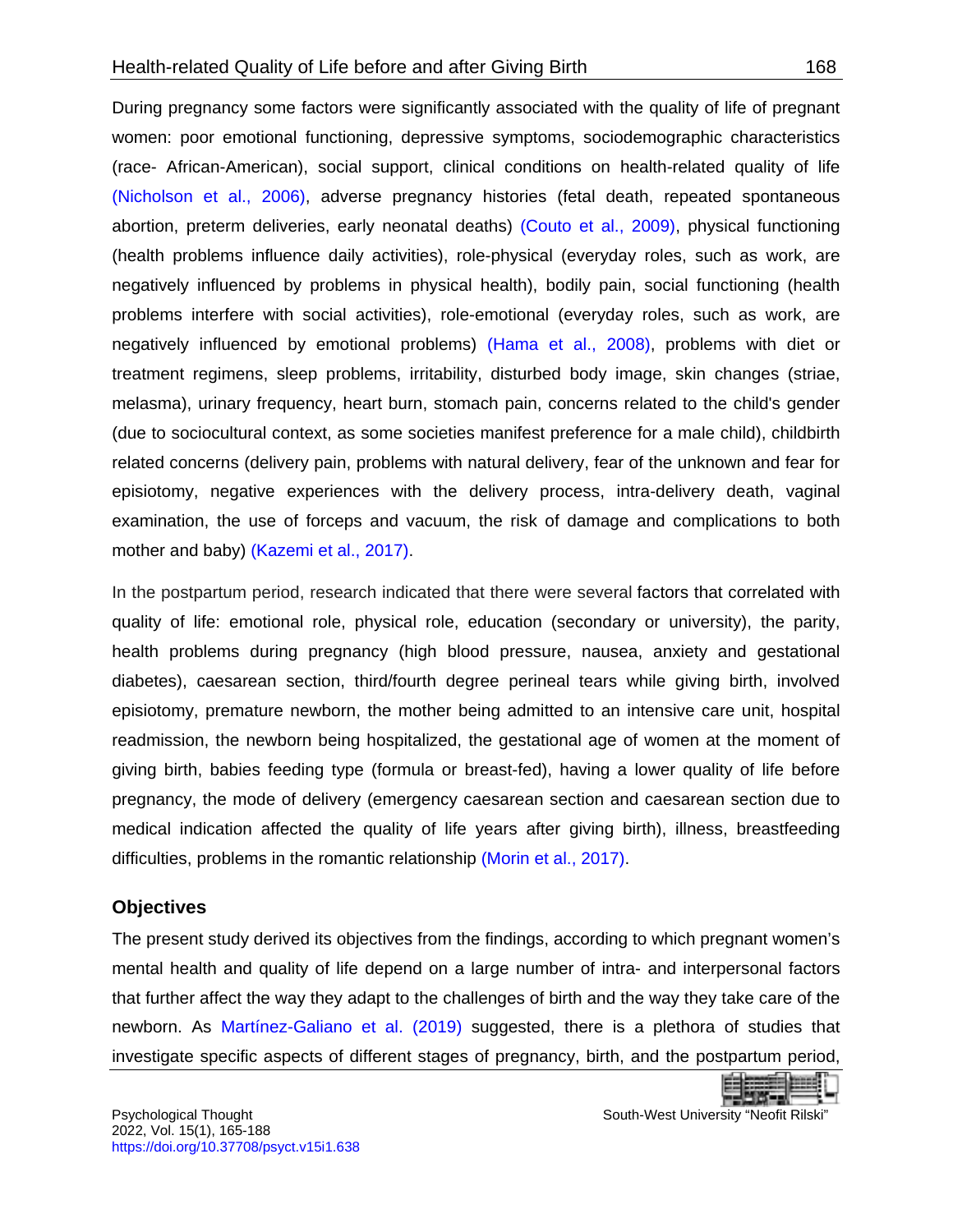however, health-related quality of life during pregnancy is understudied [\(Morin et al., 2017\).](#page-20-6) Thus, the first objective of the present study was to investigate whether there were significant differences in health-related quality of life and indicators of mental health in women during pregnancy and after giving birth. The second objective was to investigate the association patterns between these variables during pregnancy and after giving birth.

## **Method & Procedure**

#### <span id="page-4-0"></span>**Participants**

The enrollment of the participants began in July 2019 and continued until the end of April 2020. It took place through 94 Facebook groups dedicated to pregnant women and mothers, forums, and support groups. A total of 320 persons were interested in the study, of which 220 (68.75%) participants passed the screening stage (completed the first assesment during pregnancy). Those who did not meet the criteria of eligibility (Romanian residence, age above 18 years, being pregnant) were excluded. Finally, the study included 57 Romanian women who were eligible (completed the assesment during pregnancy and the assesment one month after birth), with a mean age of 29.27 years  $(SD = 4.79, \text{ min} = 20, \text{ max} = 38)$  who met all the inclusion criteria and completed the set of questionnaires twice: during pregnancy and one month after giving birth. After providing an online informed consent, participants completed the online questionnaire packets that took 25 minutes to fill. The present research received the approval of the Committee of the Department of Psychology (Babes-Bolyai University) by being coordinated by one of its employees.

#### **Instruments**

Demographic variables: age, ethnicity, level of education, current residence, employment, marital status, if it is the first pregnancy, if she had complications during the previous pregnancy and the estimated date of birth.

Depression was measured with the Beck Depression Inventory-II (BDI; Romanian adaptation [David & Dobrean, 2012\)](#page-18-4) [\(Beck et al., 1979\).](#page-17-3) BDI is a 21-item scale developed for assessing the severity of depression in normal and psychiatric populations [\(Hubley, 2014\).](#page-19-4) Higher scores mean a higher severity of symptoms. Internal consistency indices of the BDI are usually above .90. For the present sample, the internal consistency indices for the BDI were .85 (number of items  $= 21$ ).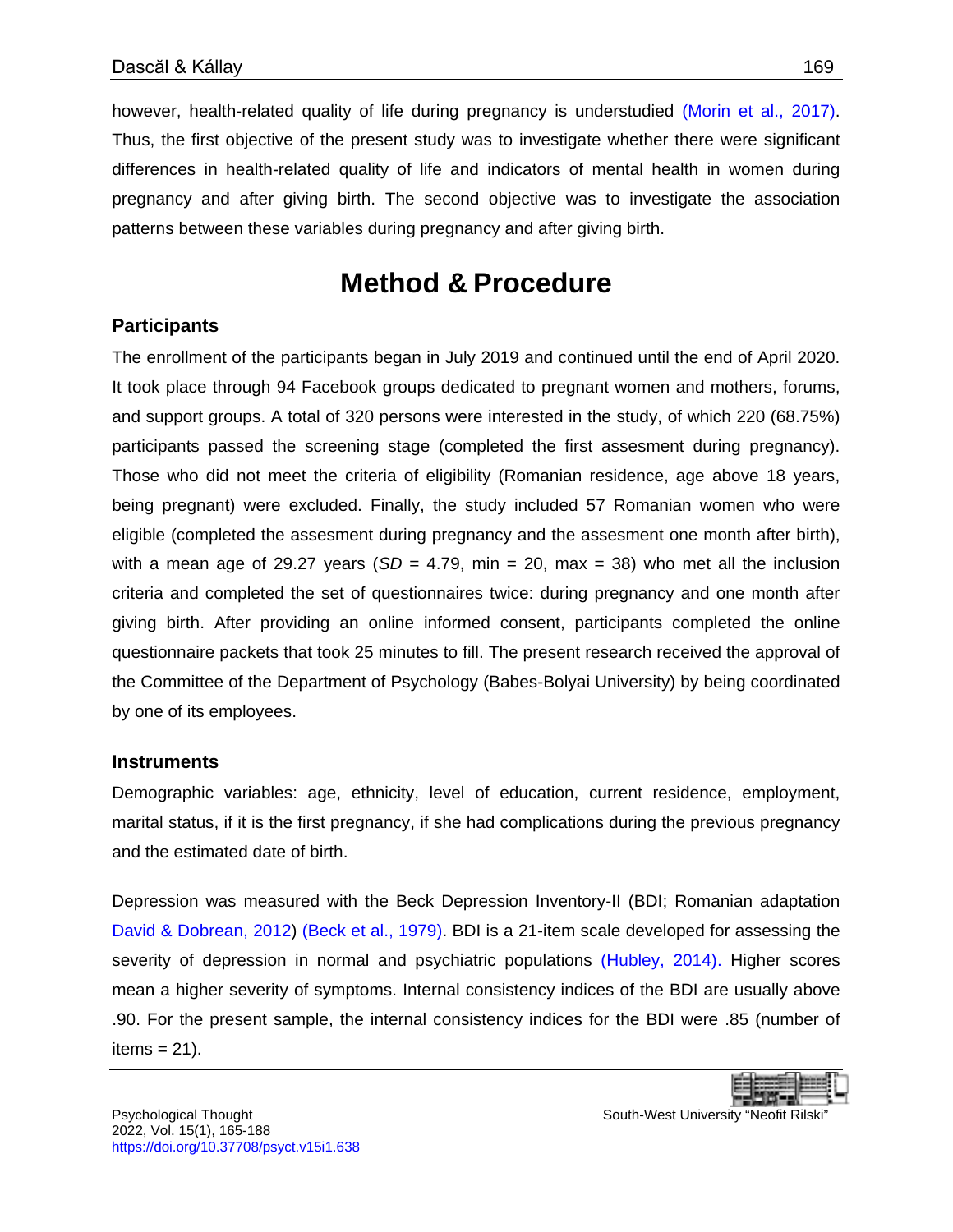Pregnancy-related anxiety was measured with the Pregnancy-Related Anxiety Questionnaire-Revised 2 (PRAQ-R2) [\(Huizink et al., 2016\).](#page-19-5) Participants were asked to report for each statement their response on a 5-point Likert scale from "Absolutely irrelevant" to "Very relevant". Three subscales were developed: 1) the fear of giving birth, 2) concerns about having a child with a disability, and 3) concerns about one's own appearance. Cronbach's alpha scores were good for the entire scale, having coefficients above .80, which means that PRAQ-R2 has a good reliability level. For the present sample, the internal consistency indices for the PRAQ-R2 were .88 (number of items = 10).

Health-related quality of life was assessed with the Health-related Quality of Life-Short Form Scale 36, a very popular tool for assessing health-related quality of life (SF-36) [\(Ware et al.,](#page-22-2)  1980). SF-36 comprises eight scales: physical functioning, physical role, body pain, general health, vitality, social functioning, emotional role, and mental health (Ware et al., 1980). SF-36 was estimated to have a reliability score above 0.70, although scores can vary depending on the sample population [\(Gandek al al., 2004\).](#page-18-5) For the present sample, the internal consistency indices for the SF-36 were .84 (number of items = 36).

Marital satisfaction and adjustment was measured with the 32-item Dyadic Adjustment Scale (DAS) [\(Spanier, 1976\).](#page-21-4) Participants had to rate their answers on a 6-point Likert scale consisting of ranging from "always agree" to "always disagree". The scale has four subscales: Dyadic Consensus (the degree to which the couple agrees with important aspects of the relationship), Dyadic Satisfaction (the degree to which the couple is satisfied with their relationship), Dyadic Cohesion (degree of closeness and shared activities experienced by the couple) and Affective Expression (degree of demonstrations of affection and sexual relations). For the present sample, the internal consistency indices for the DAS were .83 (number of items  $= 32$ ).

Self-esteem was measured with the Rosenberg Self-esteem scale [\(Rosenberg, 1965\)](#page-21-5) (GSES-Romanian Adaptation - [Băban et al., 1989](#page-17-4)). The SES measures self-esteem as a onedimensional construct [\(Rosenberg, 1965\).](#page-21-5) This is a 10-item scale that measures overall selfworth and includes both positive and negative feelings about oneself. Higher scores (of each subscale, as well as of the total score) indicate a higher self-esteem. For the present sample, the internal consistency indices for the SES were .87 (number of items = 10).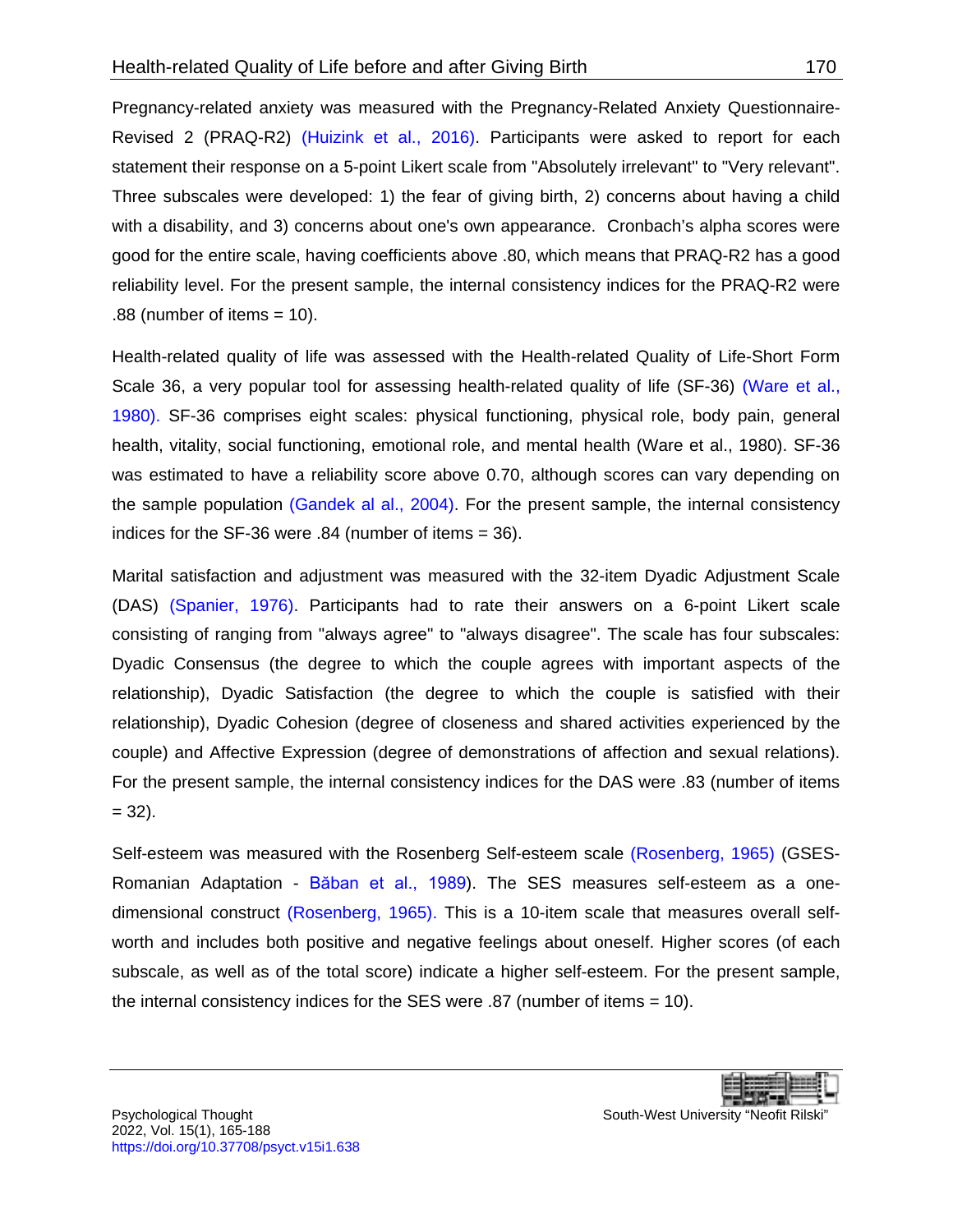Loneliness was measured with the UCLA Loneliness Scale, Version 3 [\(Russell et al., 1980\).](#page-21-6) UCLA is a scale of 20 items designed to measure subjective feelings of loneliness and feelings of social isolation. Participants rate each item on a scale of 1 (Never) to 4 (Often) [\(Russell et al.,](#page-21-6)  1980). UCLA loneliness scale has a very good internal consistency, the alpha coefficient ranging from 0.89 to 0.94. It also has a good test-retest reliability, with a coefficient of .73. For the present sample, the internal consistency indices for the UCLA were .91 (number of items  $=$ 20).

#### **Data Analysis**

The data collected through the first assessment during pregnancy and the second assessment after giving birth (one month) was analyzed with the "SPSS 20 Statistics" program. Descriptive analysis were performed for pointing out the characteristics of collected data. A paired-samples t-test was applyed in order to compare the results of the same sample of pregnant women (*N* = 57) in the two temporal moments (prenatal and postnatal) for loneliness, depression, selfesteem, marital satisfaction, and quality of life. Also, it was assessed the association patterns between all the variables during pregnancy and after giving birth by using correlation analyses.

# **Results**

<span id="page-6-0"></span>The descriptive characteristics of the data are presented in Table 1.

The investigation was continued by comparing the assessed variables before and after giving birth. Since most of the data did not follow a normal distribution, the Wilcoxon non-parametric paired-samples t-test was performed. Effect size was calculated according to the formula: r=Z/√N (Rosenthal, 1994). Significant differences are presented in Table 2.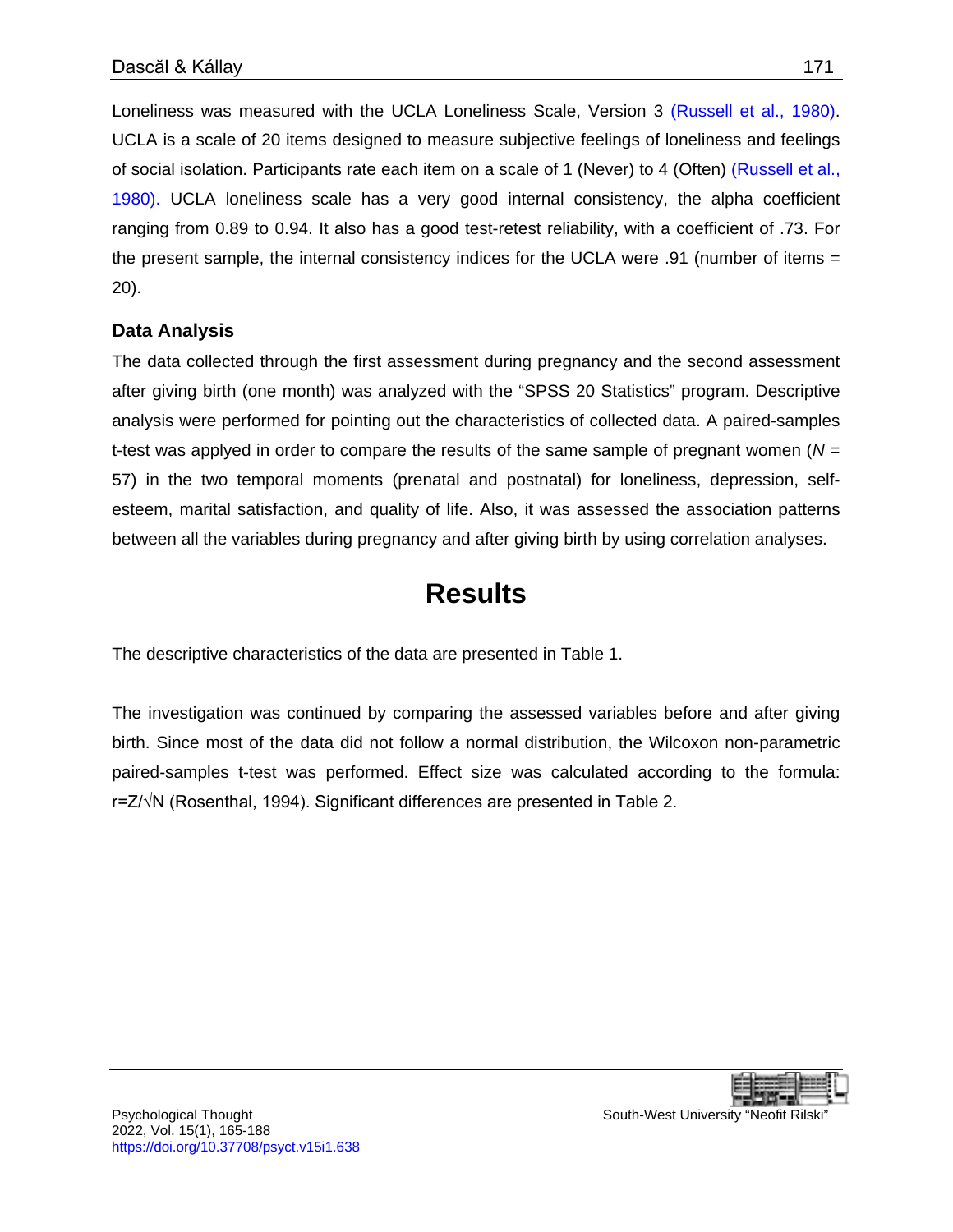|                 |                         |           | T <sub>1</sub> |             | T <sub>2</sub>               |           |            |                  |  |  |  |
|-----------------|-------------------------|-----------|----------------|-------------|------------------------------|-----------|------------|------------------|--|--|--|
| Variable        | <b>DURING PREGNANCY</b> |           |                |             | ONE MONTH AFTER GIVING BIRTH |           |            |                  |  |  |  |
|                 | M(SD)                   | Min-      | Kolmogorov     | p           | M(SD)                        | Min-      | Kolmogorov | $\boldsymbol{p}$ |  |  |  |
|                 |                         | Max       |                |             |                              | Max       |            |                  |  |  |  |
| Score RSE       | 29.86                   | $5 - 40$  | .14            | .01         | 29.35                        | $8 - 40$  | .14        | .01              |  |  |  |
| (self-esteem)   | (6.26)                  |           |                |             | (6.59)                       |           |            |                  |  |  |  |
| Score PRAQ-     | 23.36                   | $9 - 50$  |                |             |                              |           |            |                  |  |  |  |
| R <sub>2</sub>  | (8.72)                  |           |                |             |                              |           |            |                  |  |  |  |
| (pregnancy-     |                         |           |                |             |                              |           |            |                  |  |  |  |
| related         |                         |           |                |             |                              |           |            |                  |  |  |  |
| anxiety)        |                         |           |                |             |                              |           |            |                  |  |  |  |
| Score BDI       | 9.80                    | $0 - 34$  | .11            | .17         | 13.33                        | $1 - 41$  | .18        | p <              |  |  |  |
| (depression)    | (6.74)                  |           |                |             | (8.53)                       |           |            | .001             |  |  |  |
| <b>DAS</b>      | 47.93                   | $0 - 64$  | .24            | p <         | 48.53                        | $3 - 65$  | .17        | .01              |  |  |  |
| (consensus      | (14.77)                 |           |                | .001        | (12.88)                      |           |            |                  |  |  |  |
| subscale)       |                         |           |                |             |                              |           |            |                  |  |  |  |
| <b>DAS</b>      | 6.65                    | $0 - 11$  | .25            |             | 9.44                         | $1 - 12$  | .16        | .02              |  |  |  |
| (affectional    | (4.10)                  |           |                | p <<br>.001 | (2.56)                       |           |            |                  |  |  |  |
|                 |                         |           |                |             |                              |           |            |                  |  |  |  |
| expression      |                         |           |                |             |                              |           |            |                  |  |  |  |
| subscale)       | 39.50                   | 13-50     | .21            |             | 38.88                        | $9 - 53$  | .19        |                  |  |  |  |
| DAS (marital    |                         |           |                | p <         |                              |           |            | p <              |  |  |  |
| satisfaction    | (6.87)                  |           |                | .001        | (8.18)                       |           |            | .001             |  |  |  |
| subscale)       |                         |           |                |             | 14.02                        | $4 - 19$  |            |                  |  |  |  |
| DAS (cohesion   | 17.45                   | $4 - 19$  | .16            | .01         |                              |           | .15        | .03              |  |  |  |
| subscale)       | (3.70)                  |           |                |             | (3.70)                       |           |            |                  |  |  |  |
| Score UCLA      | 40.20                   | 13-75     | .09            | .20         | 42.04                        | 24-61     | .08        | .20              |  |  |  |
| (loneliness)    | (11.24)                 |           |                |             | (9.30)                       |           |            |                  |  |  |  |
| <b>SF 36</b>    | 54.49                   | $6 - 100$ | .11            | .16         | 78.68                        | 10-100    | .19        | p <              |  |  |  |
| (physical       | (21.62)                 |           |                |             | (20.42)                      |           |            | .001             |  |  |  |
| functioning     |                         |           |                |             |                              |           |            |                  |  |  |  |
| scale)          |                         |           |                |             |                              |           |            |                  |  |  |  |
| SF 36 (role     | 3.94                    | $0 - 10$  | .26            | p <         | 3.81                         | $0 - 10$  | .25        | p <              |  |  |  |
| limitations due | (4.14)                  |           |                | .001        | (3.96)                       |           |            | .001             |  |  |  |
| to physical     |                         |           |                |             |                              |           |            |                  |  |  |  |
| health scale)   |                         |           |                |             |                              |           |            |                  |  |  |  |
| SF 36 (role     | 19.42                   | $0 - 40$  | .26            | p <         | 22.53                        | $0 - 40$  | .33        | p <              |  |  |  |
| limitations     | (18.87)                 |           |                | .001        | (19.28)                      |           |            | .001             |  |  |  |
| due to          |                         |           |                |             |                              |           |            |                  |  |  |  |
| emotional       |                         |           |                |             |                              |           |            |                  |  |  |  |
| problems        |                         |           |                |             |                              |           |            |                  |  |  |  |
| subscale)       |                         |           |                |             |                              |           |            |                  |  |  |  |
| <b>SF 36</b>    | 54.70                   | $5 - 100$ | .12            | .17         | 63.42                        | $0 - 100$ | .11        | 20               |  |  |  |
| (vitality       | (21.5)                  |           |                |             | (22.56)                      |           |            |                  |  |  |  |
| subscale)       |                         |           |                |             |                              |           |            |                  |  |  |  |
| <b>SF 36</b>    | 72.17                   | 12-100    | .19            | p <         | 72.17                        | $0 - 100$ | .11        | .20              |  |  |  |
| (emotional      | (21.60)                 |           |                | .001        | (21.56)                      |           |            |                  |  |  |  |
| well-being      |                         |           |                |             |                              |           |            |                  |  |  |  |
| subscale)       |                         |           |                |             |                              |           |            |                  |  |  |  |
| <b>SF 36</b>    | 62.72                   | $0 - 100$ | .28            | p <         | 75.91                        | $0 - 100$ | .18        | p <              |  |  |  |
| (social         | (25.06)                 |           |                | .001        | (24.98)                      |           |            | .001             |  |  |  |
| functioning     |                         |           |                |             |                              |           |            |                  |  |  |  |
| subscale)       |                         |           |                |             |                              |           |            |                  |  |  |  |
| SF 36 (pain     | 61.88                   | 20-100    | .19            | p <         | 63.07                        | 13-100    | .11        | .19              |  |  |  |
| subscale)       | (19.83)                 |           |                | .001        | (19.83)                      |           |            |                  |  |  |  |
| <b>SF 36</b>    | 70.62                   | 25-100    | .13            | .10         | 71.23                        | 30-100    | .14        | .04              |  |  |  |
| (general        | (18.01)                 |           |                |             | (16.44)                      |           |            |                  |  |  |  |
| health)         |                         |           |                |             |                              |           |            |                  |  |  |  |

#### Table 1.

*Descriptive Statistics during Pregnancy and After Birth*

2022, Vol. 15(1), 165-188 <https://doi.org/10.37708/psyct.v15i1.638>

Psychological Thought South-West University "Neofit Rilski"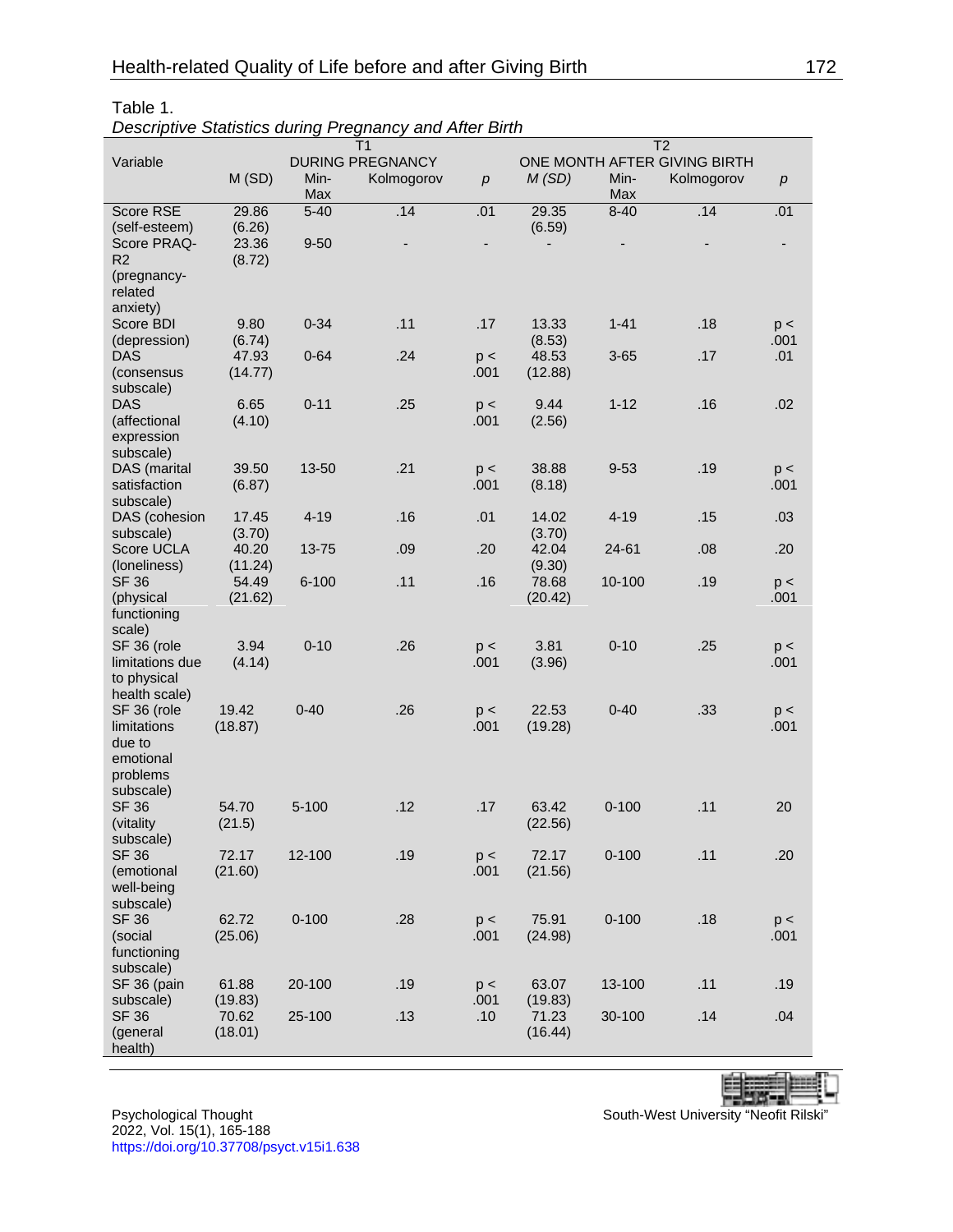#### Table 2.

*Significant Differences in the Assessed Variables during Pregnancy (Second Trimester) and*  After Giving Birth, N = 44

| <b>VARIABLES</b>             |                | M(SD)         |         | n        |     |
|------------------------------|----------------|---------------|---------|----------|-----|
| Depression (BDI)             | T <sub>1</sub> | 9.68(6.13)    | $-3.15$ | p < .001 | .47 |
|                              | T <sub>2</sub> | 13.76 (8.91)  |         |          |     |
| Physical functioning (SF-36) | T1             | 53.34 (21.43) | $-4.59$ | p < .001 | .69 |
|                              | T <sub>2</sub> | 78.67 (21.16) |         |          |     |
| Vitality (SF-36)             | T1             | 53.37 (22.01) | $-2.04$ | p < .001 | .30 |
|                              | T <sub>2</sub> | 60.96 (33.17) |         |          |     |
| Emotional well-being (SF-36) | Τ1             | 71.12 (22.34) | $-3.04$ | p < .001 | .45 |
|                              | T <sub>2</sub> | 60.96 (23.17) |         |          |     |
| Social functioning (SF-36)   | Τ1             | 75.57 (26.68) | $-2.13$ | .03      | .32 |
|                              | T <sub>2</sub> | 65.00 (26.19) |         |          |     |
| Affectional expression (DAS) | T1             | 6.71(4.11)    | $-4.02$ | p < .001 | .60 |
|                              | T <sub>2</sub> | 9.53(2.39)    |         |          |     |
| Cohesion (DAS)               | Τ1             | 17.30 (5.22)  | $-4.49$ | p < .001 | .67 |
|                              | T <sub>2</sub> | 13.42 (3.69)  |         |          |     |

As seen in Table 2, the results indicate statistically significant differences in depressive symptoms between the two assessments. More specifically, the assessed participants reported significantly lower levels of depressive symptoms in the second semester of pregnancy compared to the assessment conducted one month after giving birth (*Z* = -3.15, *p* < .001), with a small to medium size effect of 0.47. Regarding the quality of life, physical functioning (*Z* = -4.59,  $p$  < .001), and vitality ( $Z = -2.04$ ,  $p$  < .001) proved to significantly improve after giving birth, differences in physical functioning attaining a medium size effect (*r*(42) = .69) and vitality a small size effect (r(42) = .30). Moreover, emotional well-being ( $Z = -3.04$ ,  $p < .001$ ) and social functioning  $(Z = -2.13, p < .05)$  seem to lower significantly after giving birth, the difference in emotional well-being attaining a small to moderate size-effect (*r(*42) = .45), and social functioning a small size-effect  $(r(42) = .32)$ . Finally, two components of marital satisfaction indicated statistically significant differences between the two assessments: affectional expression ( $Z = 4.02$ ,  $p < .01$ ), and cohesion ( $Z = -4.49$ ,  $p < .001$ ), both with medium size-effects  $(r(43) = .60)$  for affectional expression, and  $(r(42) = 0.67)$  for cohesion.

In what concerns the correlation, an analysis between all variables in the period during pregnancy was conducted and the significant results obtained between a series of variables, were reported according to the significance level of .01 and .05 (Results are presented in Table 3).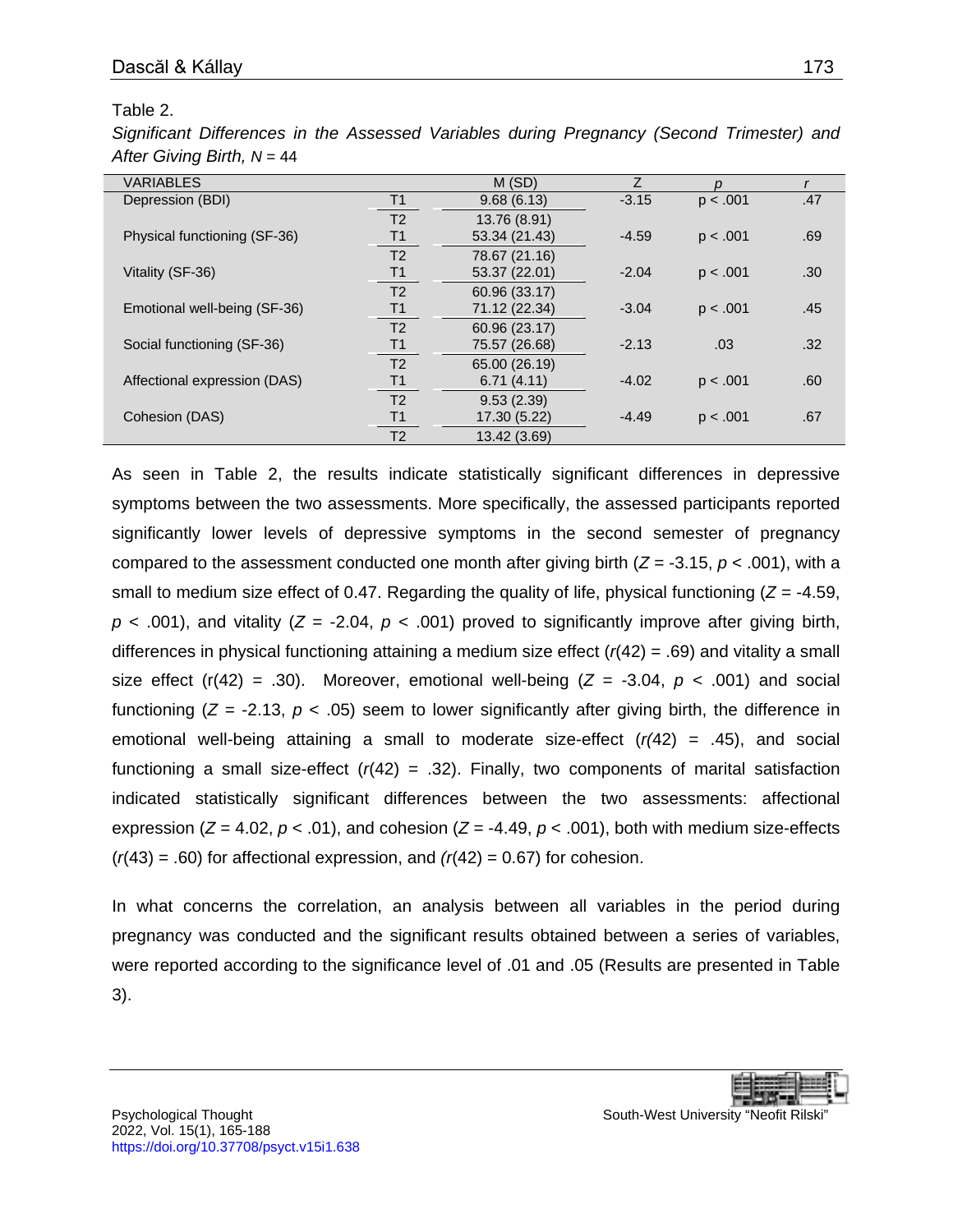| Table 3.                                                                   |
|----------------------------------------------------------------------------|
| Correlation analysis between variables in the second semester of pregnancy |

|                 |                | $\overline{2}$           | 3                        | 4        | 5        | 6        |                          | 8                        | 9         | 10                       | 11                       | 12                       | 13                       | 14                       | 15      | 16 |
|-----------------|----------------|--------------------------|--------------------------|----------|----------|----------|--------------------------|--------------------------|-----------|--------------------------|--------------------------|--------------------------|--------------------------|--------------------------|---------|----|
| $\overline{1}$  | $\blacksquare$ |                          |                          |          |          |          |                          |                          |           |                          |                          |                          |                          |                          |         |    |
| $\overline{2}$  | $.57**$        | $\overline{\phantom{a}}$ |                          |          |          |          |                          |                          |           |                          |                          |                          |                          |                          |         |    |
| 3               | $.44**$        | $.50**$                  | $\overline{\phantom{a}}$ |          |          |          |                          |                          |           |                          |                          |                          |                          |                          |         |    |
| $\overline{4}$  | $.33*$         | .29                      | $.46*$                   | $\sim$   |          |          |                          |                          |           |                          |                          |                          |                          |                          |         |    |
| $5\overline{)}$ | .21            | .17                      | $.54**$                  | $.70**$  |          |          | $.48**$                  | $\overline{\phantom{a}}$ |           |                          |                          |                          |                          |                          |         |    |
| 6               | $.38*$         | $.31*$                   | $.42**$                  | $.64**$  |          |          |                          |                          |           |                          |                          |                          |                          |                          |         |    |
| $\overline{7}$  | $.32*$         | .13                      | .26                      | $.45**$  | $.61**$  | $.29*$   | $\overline{\phantom{a}}$ |                          |           |                          |                          |                          |                          |                          |         |    |
| 8               | $.69**$        | $.48**$                  | $.35*$                   | $.54**$  | $.38*$   | $.58**$  | $.31*$                   | $\blacksquare$           |           |                          |                          |                          |                          |                          |         |    |
| 9               | $-0.12$        | $-0.36*$                 | $-26$                    | $-.62**$ | $-65**$  | $-.51**$ | $-40**$                  | $-.37*$                  |           |                          |                          |                          |                          |                          |         |    |
| 10              | $-.02$         | $-.26$                   | $-.32*$                  | $-41**$  | $-.59**$ | $-0.08$  | $-43**$                  | $-.21$                   | $.54**$   | $\overline{\phantom{a}}$ |                          |                          |                          |                          |         |    |
| 11              | .14            | .11                      | .28                      | $.40**$  | $.54**$  | .29      | $.43**$                  | .26                      | $-0.52**$ | $-0.55**$                | $\overline{\phantom{a}}$ |                          |                          |                          |         |    |
| 12              | $-.01$         | $-0.18$                  | $.47**$                  | .30      | $.69**$  | .23      | .26                      | $-.08$                   | $-15$     | .05                      | $.35*$                   | $\overline{\phantom{a}}$ |                          |                          |         |    |
| 13              | .16            | .00.                     | $.43**$                  | .02      | .16      | .02      | .14                      | .10                      | .14       | $-.02$                   | .13                      | $.83**$                  | $\overline{\phantom{a}}$ |                          |         |    |
| 14              | .19            | .083                     | $.40*$                   | $.35*$   | $.71***$ | .20      | $.37*$                   | .19                      | $-0.34*$  | $-.46**$                 | .16                      | $.57**$                  | .24                      | $\overline{\phantom{a}}$ |         |    |
| 15              | .15            | .09                      | $.33*$                   | $.38*$   | $.66**$  | .13      | $.36*$                   | .17                      | $-41**$   | $-.55***$                | $.41***$                 | $.70**$                  | $.35*$                   | $.73**$                  |         |    |
| 16              | .22            | $-.00$                   | $.46**$                  | .12      | .38 $*$  | .12      | .25                      | .06                      | .06       | .02                      | .21                      | $.94**$                  | $.90**$                  | $.48**$                  | $.56**$ |    |

#### *Note*

*\*\*. Correlation is significant at the 0.01 level (2-tailed).*

<sup>1</sup> Physical functioning,<sup>2</sup> Role limitations due to physical health, <sup>3</sup> Role limitations due to emotional health, <sup>4</sup> Vitality, <sup>5</sup> Emotional well-being, <sup>6</sup> Social functioning, <sup>7</sup> General health, <sup>8</sup> Pain, <sup>9</sup> Depressive symptoms, <sup>10</sup> Loneliness, <sup>11</sup> Self-esteem, <sup>12</sup> Consensus, <sup>13</sup> Affectional expression, <sup>14</sup> Satisfaction, <sup>15</sup> Cohesion, <sup>16</sup> Marital *satisfaction general score*

Psychological Thought **South-West University "Neofit Rilski**" South-West University "Neofit Rilski" 2022, Vol. 15(1), 165-188 <https://doi.org/10.37708/psyct.v15i1.638>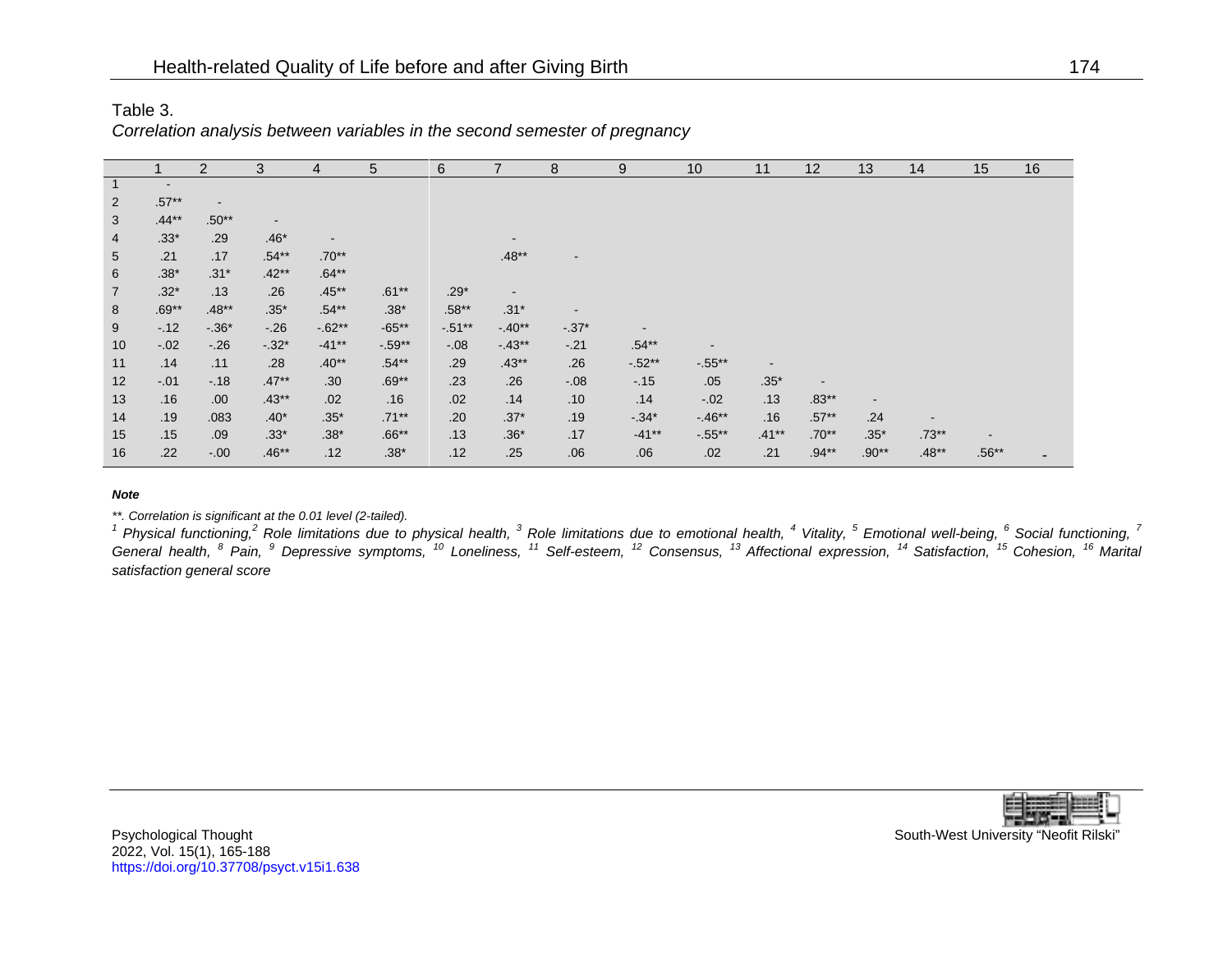#### Dascăl & Kállay 175

#### Table 4.

*Correlation analysis between variables one month after giving birth*

|                |                          | $\overline{2}$           | 3        | 4         | $5\overline{)}$ | 6       |           | 8      | 9                        | 10      | 11                       | 12       | 13       | 14      | 15      | 16 |
|----------------|--------------------------|--------------------------|----------|-----------|-----------------|---------|-----------|--------|--------------------------|---------|--------------------------|----------|----------|---------|---------|----|
| 1              | $\overline{\phantom{a}}$ |                          |          |           |                 |         |           |        |                          |         |                          |          |          |         |         |    |
| $\overline{2}$ | .05                      | $\overline{\phantom{a}}$ |          |           |                 |         |           |        |                          |         |                          |          |          |         |         |    |
| 3              | .21                      | $.57**$                  |          |           |                 |         |           |        |                          |         |                          |          |          |         |         |    |
| 4              | $.31*$                   | .25                      | $.59**$  |           |                 |         |           |        |                          |         |                          |          |          |         |         |    |
| 5              | $.31*$                   | .25                      | $.59**$  | $1.00**$  |                 |         |           |        |                          |         |                          |          |          |         |         |    |
| 6              | .22                      | $.48**$                  | $.40**$  | $.40**$   | $.40**$         |         |           |        |                          |         |                          |          |          |         |         |    |
| $\overline{7}$ | .22                      | .10                      | .23      | $.61***$  | $.61**$         | $.33*$  |           |        |                          |         |                          |          |          |         |         |    |
| 8              | .31                      | .23                      | $.34*$   | .28       | .28             | $.48**$ | $.31*$    |        |                          |         |                          |          |          |         |         |    |
| 9              | $-.23$                   | $-15$                    | $-47**$  | $-0.86**$ | $-.86**$        | $-.29*$ | $-0.62**$ | $-.22$ | $\overline{\phantom{a}}$ |         |                          |          |          |         |         |    |
| 10             | $-.27$                   | $-.19$                   | $-40**$  | $-71**$   | $-71**$         | $-.11$  | $-51**$   | $-21$  | $.70**$                  |         |                          |          |          |         |         |    |
| 11             | $.46**$                  | .24                      | .29      | $.39**$   | $.39**$         | $.41**$ | $.32*$    | .17    | $-40**$                  | $-.37*$ | $\overline{\phantom{a}}$ |          |          |         |         |    |
| 12             | .27                      | .22                      | .21      | .22       | .22             | .20     | .06       | .04    | $-.23$                   | $-.34$  | $.78**$                  |          |          |         |         |    |
| 13             | .09                      | $.32*$                   | $.48**$  | $.41**$   | $.41***$        | $.35*$  | $.34*$    | .31    | $-48**$                  | $-47**$ | $.53**$                  | $.41***$ |          |         |         |    |
| 14             | $.42**$                  | $.31*$                   | $.42**$  | $.40**$   | $.40**$         | .23     | .17       | .08    | $-.39**$                 | $-45**$ | $.68**$                  | $.61***$ | $.55***$ |         |         |    |
| 15             | $.38**$                  | $.32*$                   | $.41***$ | $.45**$   | 45**            | $.41**$ | $.33*$    | .22    | $-48**$                  | $-48**$ | $.92**$                  | $.77***$ | $.78**$  | $.79**$ |         |    |
| 16             | .13                      | .03                      | .28      | $.47**$   | $.47**$         | .16     | $.48**$   | .15    | $-0.55**$                | $-.52*$ | .33                      | $.30*$   | $.35*$   | $.32*$  | $.39**$ |    |

#### *Note*

\*\*. Correlation is significant at the 0.01 level (2-tailed).<sup>1</sup> Physical functioning,<sup>2</sup> Role limitations due to limitations due to emotional health, <sup>4</sup> Vitality, <sup>5</sup> Emotional wellbeing,  $^6$  Social functioning,  $^7$  General health,  $^8$  Pain,  $^9$  Depressive symptoms,  $^{10}$  Loneliness,  $^{11}$  Consensus  $^{12}$  Affectional expression,  $^{13}$  Satisfaction,  $^{14}$  Cohesion,  $^{15}$  Marit satisfaction general score, <sup>16</sup> Self-esteem



Psychological Thought **South-West University "Neofit Rilski**" South-West University "Neofit Rilski" 2022, Vol. 15(1), 165-188 <https://doi.org/10.37708/psyct.v15i1.638>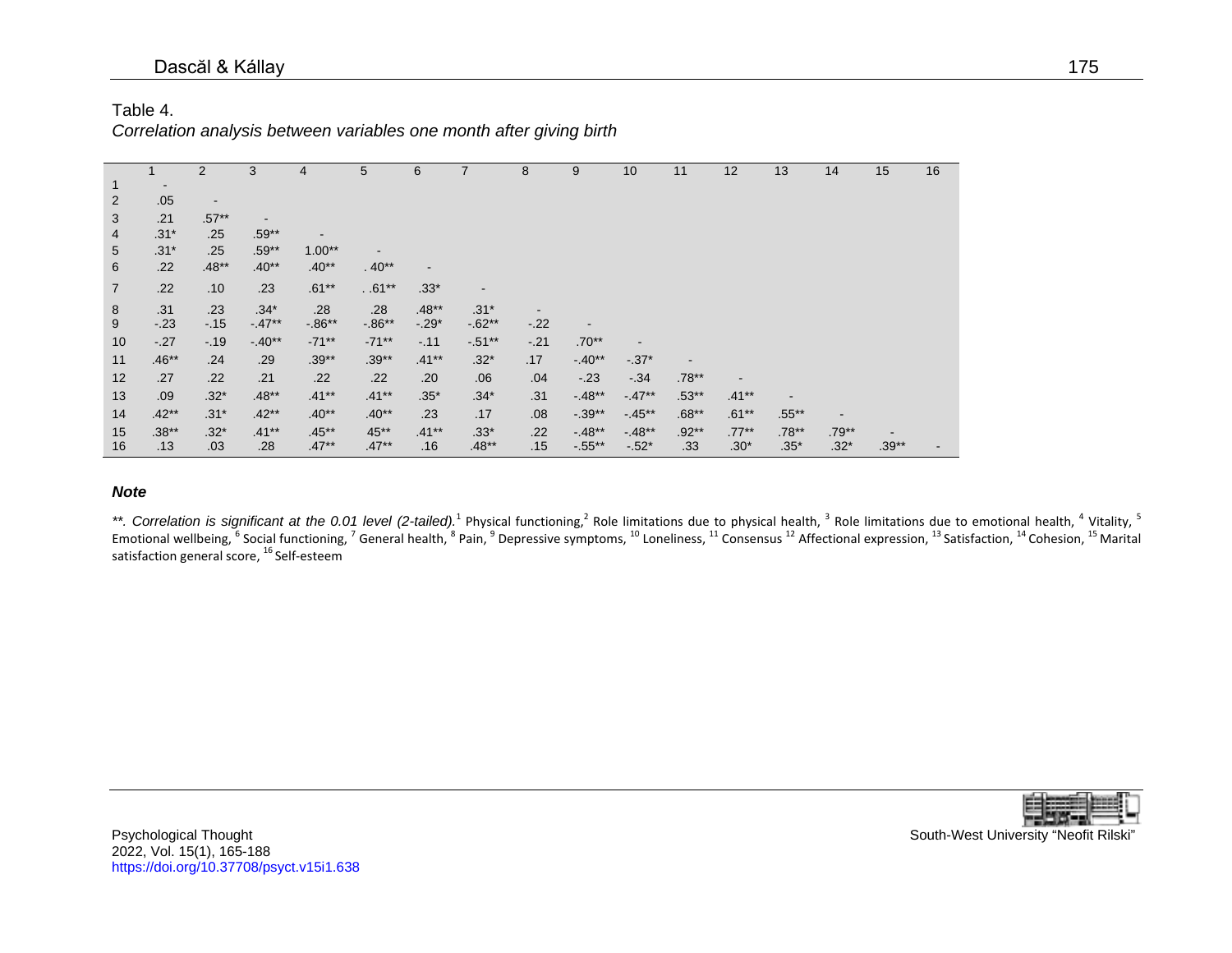Results indicated that in the second trimester of pregnancy, the physical functioning component of the health-related quality of life presented no significant association patterns with the assessed variables, while after giving birth, this variable became strongly associated with the affectional expression  $(r(43) = .27, p < .01)$  and cohesion  $(r(43) = .42, p < .01)$  components of the marital satisfaction scale. Role limitations due to physical health presented a weak negative correlation with depressive symptoms in the second trimester before giving birth  $r/(40) = -0.36$ , *p*  $<$  .05), while one month after giving birth it positively correlated with marital satisfaction (r(42) = .32, *p* < .05) and cohesion (*r*(42) = .31, *p* < .01).

Role limitations due to emotional problems before birth negatively correlate with loneliness  $(r(38) = -.32, p < .05)$ , and positively with marital consensus  $(r(29) = .47, p < .01)$ , affectional expression ( $r(39)$ =.44,  $p < .01$ ), marital satisfaction ( $r(38)$  = .40,  $p < .05$ ), and cohesion ( $r(38)$  = .33, *p* < .05), while one month after giving birth we found significant negative correlations with depression (*r*(40) = -.47, *p* < .01), loneliness (*r*(40) = .-40, *p* < .01), marital satisfaction (*r*(40) = .48,  $p < .01$ ), cohesion ( $r(40) = .42$ ,  $p < .01$ ). The vitality subscale of the SF-36 presents a significant negative association pattern with depressive symptoms before giving birth (*r*(41) = - .62, *p* < .01), loneliness (*r*(41) = -.41, *p* < .01), positive association with self-esteem (*r*(42) = .40, *p* < .01), marital satisfaction (*r*(42) =.35, *p* < .05) and cohesion (*r*(42) = .38, *p* < .05), while one month after giving birth vitality presents a significant negative association with depressive symptoms  $(r(43) = -.86, p < .01)$ , loneliness  $(r(43) = -.71, p < .01)$ , positive association with consensus (*r*(43) = .39, *p* < .01), marital satisfaction (*r*(43) = .41, *p* < .01), and self-esteem (*r(*43)  $=$  .47,  $p <$  .01). Our results indicate that emotional well-being in the second trimester of pregnancy is negatively associated with depression  $(r(41) = -.65, p < .01)$ , loneliness  $(r(41) = -$ .59, *p* < .01), and positively with self-esteem (r(43)=.56, *p* < .01), marital consensus (*r*(32)=.69, *p* < .01), marital satisfaction (*r*(42) = .71, *p* < .01), and cohesion (*r*(42) = .66, *p* < .01). One month after giving birth, emotional well-being presented significant negative correlation with depression  $(r(43) = -0.86, p < 0.01)$ , loneliness  $(r(43) = -0.71, p < 0.01)$ , and positively with selfesteem (*r*(43) = .47, *p* < .01), consensus (*r*(43) = .39, *p* < .01), marital satisfaction (*r*(43) = .41, *p*  $\le$  0.01), and cohesion ( $r(43) = 0.40$ ,  $p \le 0.01$ ). The social functioning component of the subjective well-being scale presents a single significant association pattern, during pregnancy, namely negative correlation with depression  $(r(41) = -.51, p < .01)$ . The general health subscale of the SF-36 reported a significant negative correlations with depressive symptoms (*r*(44) = -.40, *p* < .01), loneliness ( $r(42) = -0.43$ ,  $p < 0.01$ ), and positive associations with marital satisfaction ( $r(42) =$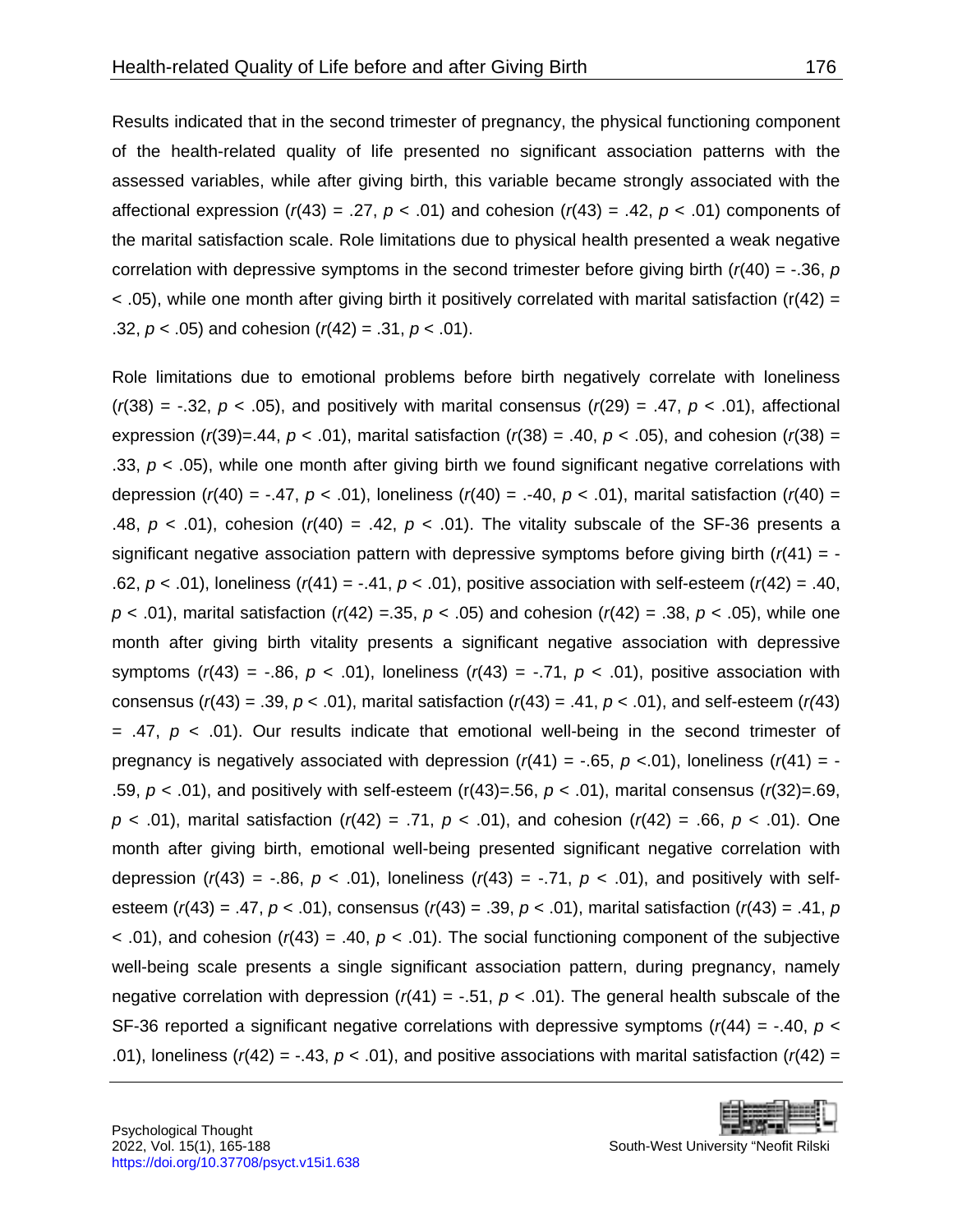.37, *p* < .05) and cohesion (*r*(42) = .36, *p* < .05) during pregnancy. One month after giving birth, general health negatively correlates with loneliness  $(r(43) = -.51, p < .01)$ , positively with marital consensus  $(r(43) = .32, p < .05)$ , and marital satisfaction  $(r(43) = .34, p < .05)$ . Finally, pain presents no significant correlations with any of the assessed variables in the second trimester of pregnancy, while one month after giving birth it is weakly associated only with marital satisfaction (*r*(43) = .31, *p* < .05).

Table 5.

| Subscales of SF-36          | <b>Correlates T1</b>           | Correlates T2      | $\overline{z}$ | p         |
|-----------------------------|--------------------------------|--------------------|----------------|-----------|
| Physical functioning        | <b>NONE</b>                    | Consensus=.46**    |                |           |
|                             |                                | Cohesion=.42**     |                |           |
| Role limitations due        | BDI=-.36**                     | <b>Marital</b>     |                |           |
| to physical                 |                                | satisfaction=.32** |                |           |
| functioning                 |                                | Cohesion=.31*      |                |           |
| Role limitations due        |                                | BDI=-.47**         |                |           |
| to emotional                | UCLA=-.32**                    | $UCLA = -40**$     | $-0.59$        | <b>NS</b> |
| functioning                 |                                |                    |                |           |
|                             | Affectional expression = .43** |                    |                |           |
|                             |                                |                    |                |           |
|                             | Satisfaction=.40**             | Satisfaction=.48** | $-0.47$        | <b>NS</b> |
|                             | Cohesion = $.38***$            | Cohesion=.42**     | $-0.22$        | <b>NS</b> |
| Vitality                    | BDI=-.62**                     | BDI=-.86**         | $-2.57$        | .01       |
|                             | $UCLA = -0.41**$               | UCLA=-.71**        | $-2.04$        | .05       |
|                             | Self-esteem=.40**              | Self-esteem=.47**  | $-0.39$        | <b>NS</b> |
|                             |                                | Consensus=.39**    |                |           |
|                             | Satisfaction=.35*              | Satisfaction=.41** | $-0.32$        | <b>NS</b> |
|                             | Cohesion=.38**                 | Cohesion=.40**     | $-0.11$        | <b>NS</b> |
| <b>Emotional well-being</b> | BDI=-.65**                     | BDI=-.86**         | $-2.35$        | .01       |
|                             | $UCLA = -.59**$                | UCLA=-.71**        | $-0.95$        | <b>NS</b> |
|                             | Self-esteem=.54**              | Self-esteem=.47**  | 0.42           | <b>NS</b> |
|                             | Consensus=.69**                | Consensus=.39**    | 1.97           | .05       |
|                             | Satisfaction=.71**             | Satisfaction=.41** | 2.04           | .05       |
|                             | Cohesion=.66**                 | Cohesion=.40**     | 1.67           | <b>NS</b> |
| Social functioning          | BDI=-.51**                     | $BDI=-.29*$        | 1.19           | <b>NS</b> |
|                             |                                | Consensus=.41**    |                |           |
|                             |                                | Satisfaction=.35*  |                |           |
| General health              | BDI=-.40**                     | BDI=-.62**         | $-1.36$        | <b>NS</b> |
|                             | $UCLA = -0.43**$               | UCLA=-.51**        | $-0.47$        | <b>NS</b> |
|                             | Self-esteem=.43                | Self-esteem=.48**  | $-0.29$        | <b>NS</b> |
|                             | Satisfaction=.37**             | Satisfaction=.34*  | 0.15           | <b>NS</b> |
|                             | Cohesion=.36*                  |                    |                |           |
|                             |                                | Consensus=.32*     |                |           |
| Pain                        | BDI=-.37**                     |                    |                |           |
|                             |                                | Satisfaction=.31*  |                |           |

Based on the results, in Table 5 are presented the major significant correlates of health-related quality of life as assessed during the second semester of pregnancy and one month after giving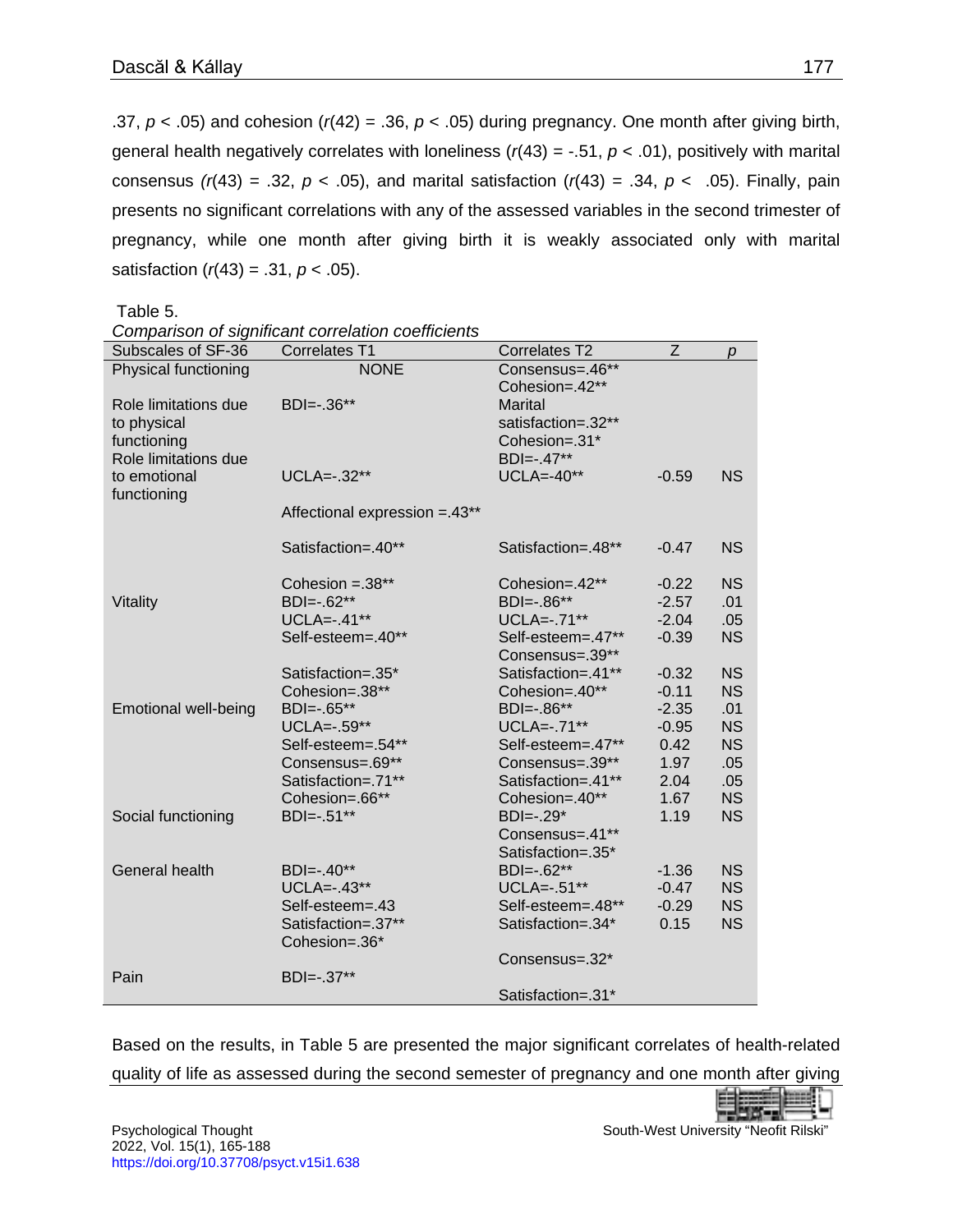birth, as well as the result of the comparison of the correlation coefficients (Z) (based on Steiger, 1980).

As the results indicated, within the sample there existed some similarities in the correlation patterns during pregnancy  $(T_1)$  and after giving birth  $(T_2)$  (as seen in Table 5). However, it was found significant differences between the strength of some of these associations. Thus, even if both at  $T_1$  and  $T_2$  vitality significantly correlates with depressive symptoms, this association is significantly stronger at T<sub>2</sub> than at T<sub>1</sub> ( $Z = -2.57$ ,  $p < .01$ ). The same pattern may be found in the case of loneliness, where associations with vitality are significantly stronger at  $T_2$  than at  $T_1$  ( $Z =$ -2.04, *p* < .05). Further on, emotional well-being is significantly correlated with depression both at T<sub>1</sub> and T<sub>2</sub>, but the association is significantly stronger at T<sub>2</sub> than at T<sub>1</sub> ( $Z = -2.31$ ,  $p < .01$ ). Emotional well-being is also significantly correlated with two of the components of the marital satisfaction scale, and in both cases the correlation is significantly stronger at  $T_1$  than at  $T_2$ : consensus (Z= 1.97, *p* < .05) and satisfaction (*Z* = 2.04, *p* < .05).

## **Discussion**

<span id="page-13-0"></span>The first objective of the current study was to investigate whether there were significant differences in health-related quality of life and indicators of mental health in women during pregnancy and after giving birth. The results indicated that depressive symptoms significantly increased from pre- to postnatal assessments, results that are in line with previous findings. Studies indicate that approximately 10% of women develop postpartum depression in the first weeks after giving birth [\(Cooper & Murray, 1998\)](#page-17-5) and 15 to 85% have postpartum blues, which include mood swings, irritability, sadness, fatigue [\(Pearlstein et al., 2009\).](#page-21-7) Another study discovered that the percentage of women with clinical depression after birth was slightly higher (10.4%), than before pregnancy (8.7%) and during pregnancy (6.9%) [\(Dietz et al., 2007\).](#page-18-6)

Other significant differences between the two assessments were observed in what concerns the quality of life variables (SF-36). More specifically, physical functioning and vitality were the aspects of quality of life which improved after giving birth. One possible explanation for this improvement is that during pregnancy most women go through symptoms of nausea and vomiting, which affect the quality of life of the pregnant woman [\(Lacasse et al., 2008\).](#page-19-6) These findings are also supported by the fact that during pregnancy the metabolism goes through a lot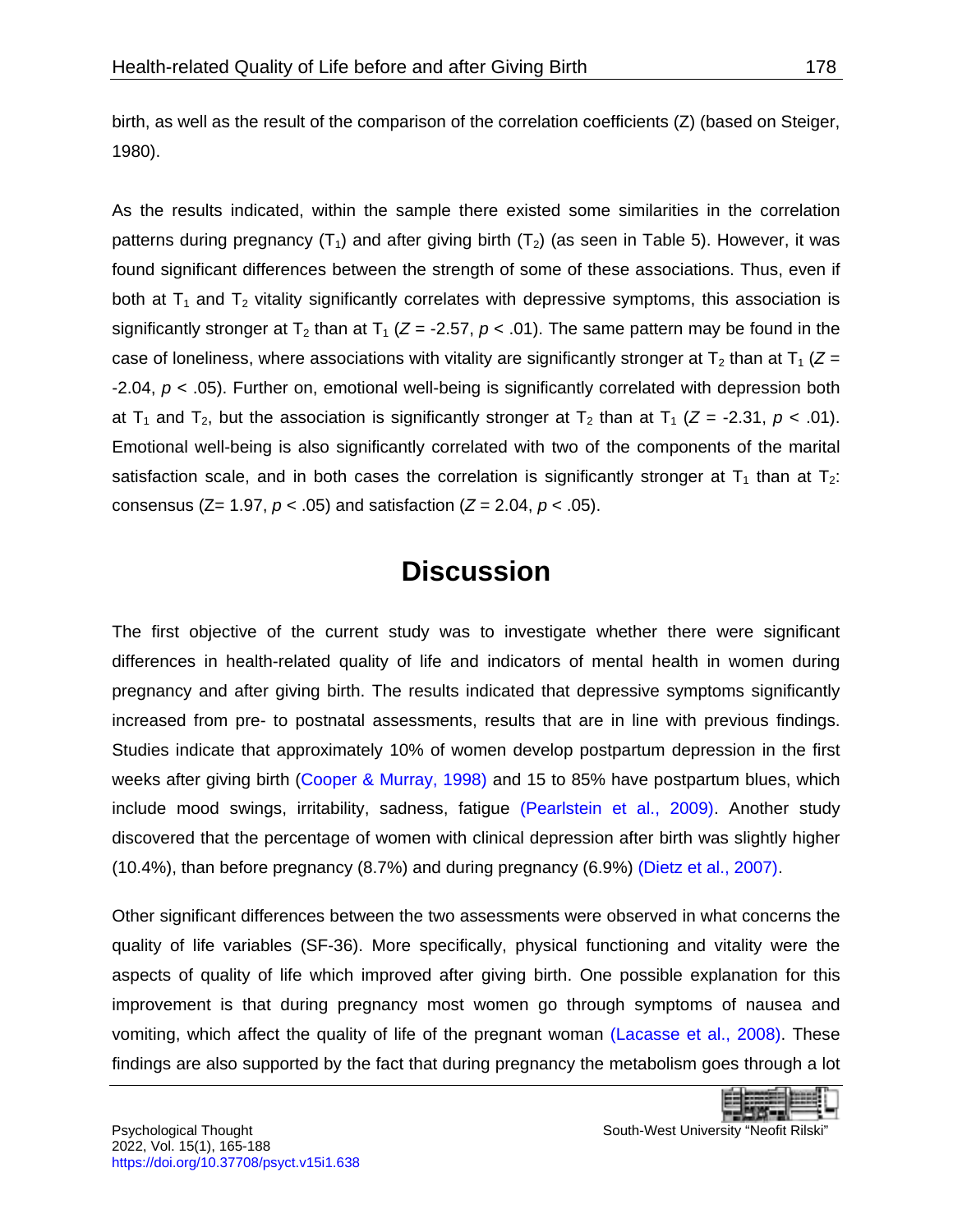of changes, the urinary system is affected, along with the respiratory system and the genital organs [\(Calou et al., 2018\).](#page-17-6) Emotional well-being recorded significant decreases from prenatal to postnatal evaluation. One important aspect related to emotional well-being is the social support that the pregnant woman receives, therefore if she feels supported by her partner, family or friends, it is more likely that she will feel better emotionally [\(McLeish & Redshaw,](#page-20-1)  2017). Regarding social support, our study indicates that pregnant women also felt more cohesive with their partner and family during pregnancy than after they gave birth. Social cohesion seems to work like a buffer between poor social support and psychological distress [\(Yamada et al., 2021\).](#page-22-3)

Cohesion along with affectionate expression are marital satisfaction variables. While cohesion decreased after giving birth, affectionate expression increased after birth. Regarding affectionate expression, women were more prone to express affection after they gave birth and they also felt more satisfied with their marriage after having their baby. These results are confirmed by other studies, suggesting that the dynamics of the new parents have a big impact over marital satisfaction. If the partner was sensitive and paid attention to the mother, to the baby and the relationship, and also if the woman felt being present in their relationship, then marital satisfaction increased or remained stable [\(Shapiro et al., 2000\).](#page-21-8)

Also, women had better social functioning during pregnancy than after birth. This may be, in part, because after giving birth, the new mothers do not have the time and energy to engage in social activities [\(Haas et al., 2005\).](#page-18-7) Although compared to nonpregnant women, in pregnancy there are observed declines in social functioning [\(Otchet et al., 1999\),](#page-20-8) but the severity of the decline is influenced by more factors, such as the household income, marital status, the number of times the woman gave birth, multiparity being related to a lower social functioning, as well as pregnancy complications and pregnancy anxiety [\(Da Costa et al., 2010\).](#page-18-8)

The second objective was to investigate the association patterns between these variables during pregnancy and after giving birth. During pregnancy, we can observe a positive association between vitality and self-esteem and between vitality and marital satisfaction. As the level of vitality increases, so does the level of self-esteem and marital satisfaction. On the other hand, we identified a negative association between vitality and depression and loneliness. As the level of vitality decreases, the symptoms of depression and loneliness increase. Studies show that maintaining physical activities during pregnancy, even in a lesser degree, contributes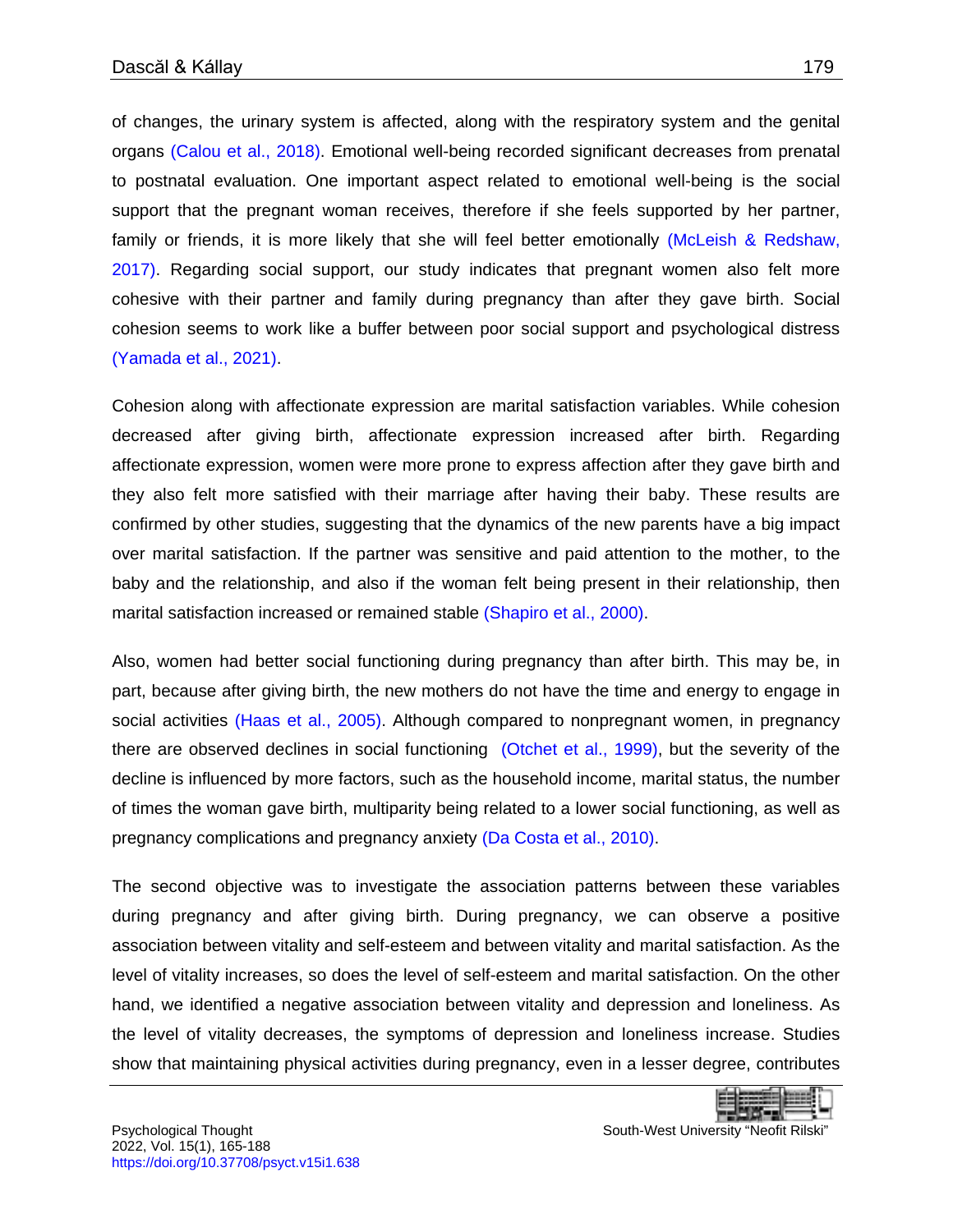to physical well-being and a sense of enjoyment [\(Hegaard et al., 2010\).](#page-19-7) The emotional wellbeing was negatively associated with depressive symptoms and with loneliness. Also, emotional well-being was positively associated with self-esteem and marital satisfaction. Emotional wellbeing is stronger associated with marital consensus and satisfaction during pregnancy than after giving birth. Based on a study published in 2006, emotional well-being seemed to improve during pregnancy for women who went through positive changes regarding their self-efficacy for labor and delivery [\(Sieber et al., 2006\).](#page-21-9)

Role limitations due to emotional problems were negatively associated with loneliness and positively associated with marital consensus, affectionate expression, marital satisfaction, and cohesion. As role limitations due to emotional problems decreased, marital satisfaction overall increased. When talking about role limitations due to physical health, they were negatively associated with depressive symptoms. Physical symptoms present during pregnancy, such as nausea and vomiting, along with sleep problems might limit women's activities, affecting their health status, including emotional health [\(Da Costa et al., 2010\).](#page-18-8) Social functioning was identified to be negatively associated with depressive symptoms. Nonetheless, the general health of the pregnant woman was negatively associated with depressive symptoms and the feelings of loneliness and positively associated with marital satisfaction and cohesion.

After giving birth, vitality was negatively associated with depressive symptoms and feelings of loneliness and positively associated with self-esteem, consensus, and marital satisfaction. As shown in the literature, vitality levels declined during pregnancy and remain at similar levels after giving birth [\(Nicholson et al., 2006\).](#page-20-5) Based on this research results this association, even though is present during pregnancy too, it is stronger after giving birth. It may be because women usually feel more tired after giving birth than during pregnancy [\(Henderson et al., 2019\).](#page-19-8) Also, emotional well-being was negatively associated with depressive symptoms and loneliness and positively associated with self-esteem, marital consensus, satisfaction, and cohesion. In the present study, the association between emotional well-being and depressive symptoms seemed to be stronger after giving birth than during pregnancy. In what concerns role limitations due to emotional problems, they were negatively associated with depressive symptoms, feelings of loneliness, marital satisfaction, and cohesion.

In what concerns the general health after pregnancy, it was negatively associated with loneliness and positively associated with marital satisfaction and consensus. Physical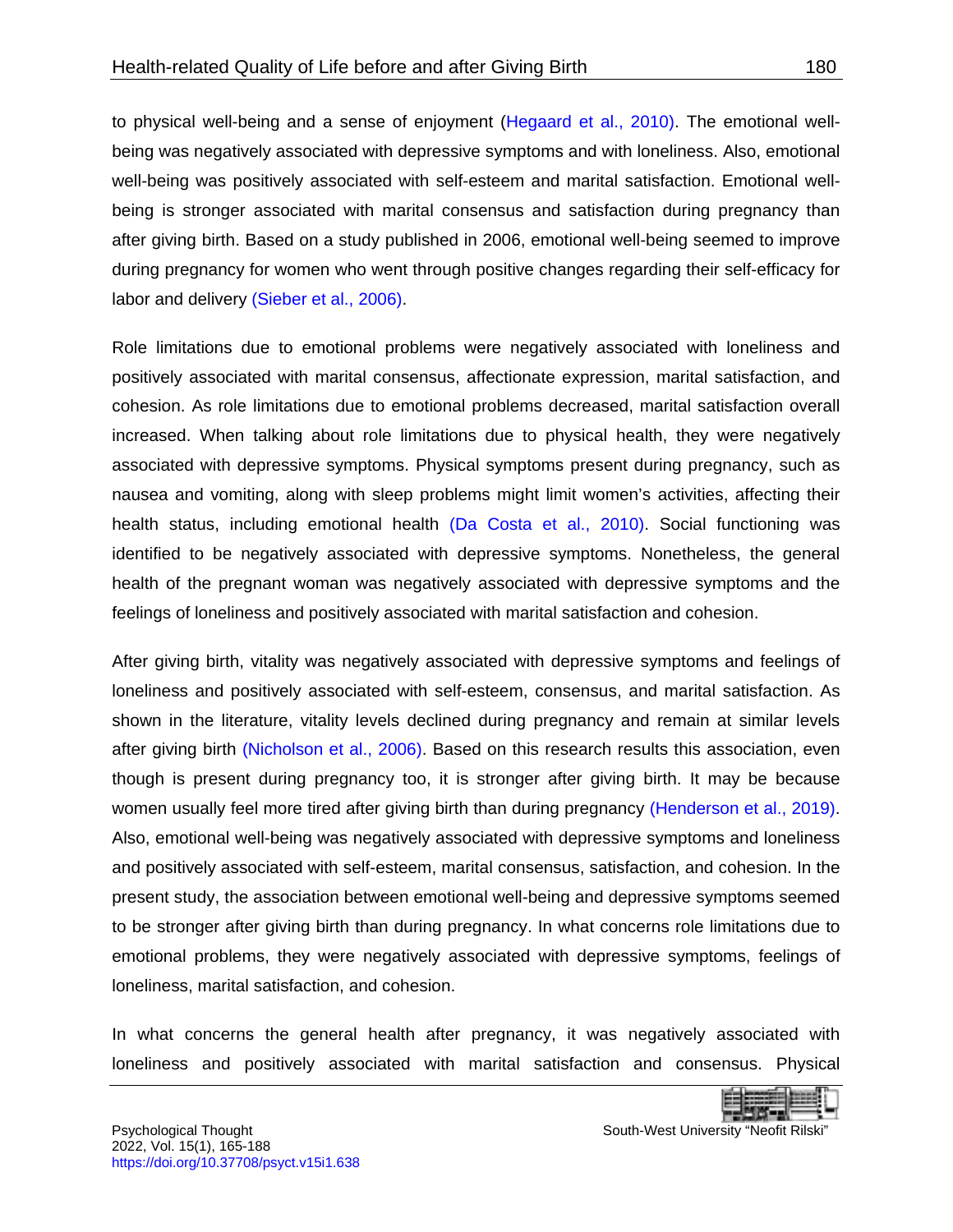functioning was positively associated with affectionate expression and cohesion. Also, role limitations due to physical health were positively associated with marital satisfaction and cohesion. Studies show that physical functioning is at its best after conception, then it declines, but it improves after giving birth [\(Haas et al., 2005\).](#page-18-7) There are certain factors that may affect the health status of the women after giving birth, such as poor social support, lack of exercise during pregnancy, pregnancy factors (Caesarian section), financial problems [\(Haas et al.,](#page-18-7)  2005).

#### **Limitations and further implications**

The study has certain limitations. The questionnaires were completed using a self-report method and the data might not be reliable. Another limitation is the small sample size and the fact that we included only women who had internet access to complete the questionnaires online. More measurements are needed to precisely examine changes in health-related quality of life before and after giving birth. Future studies are needed to test our results in a bigger and more diverse sample of pregnant women. Furthermore, a qualitative research design can be approached to explore the health-related quality of life pregnant women and gain a better understanding of the subject. The results of our study can be used as a basis for designing, planning, and implementing appropriate interventions to enhance the health-related quality of life of women by healthcare providers and policymakers. By providing these services, the physical and emotional health of the mother and the baby can be influenced positively.

#### <span id="page-16-0"></span>**Conclusions**

Some of the findings of the study highlight the fact that in the postnatal period, the participants reported a higher level of depressive symptoms, a decrease in the emotional well-being and social functioning, while during pregnancy, the participants reported a higher level of physical functioning and vitality. Moreover, women in the sample reported a decrease in the level of cohesion after birth but an increase in the affectionate expression.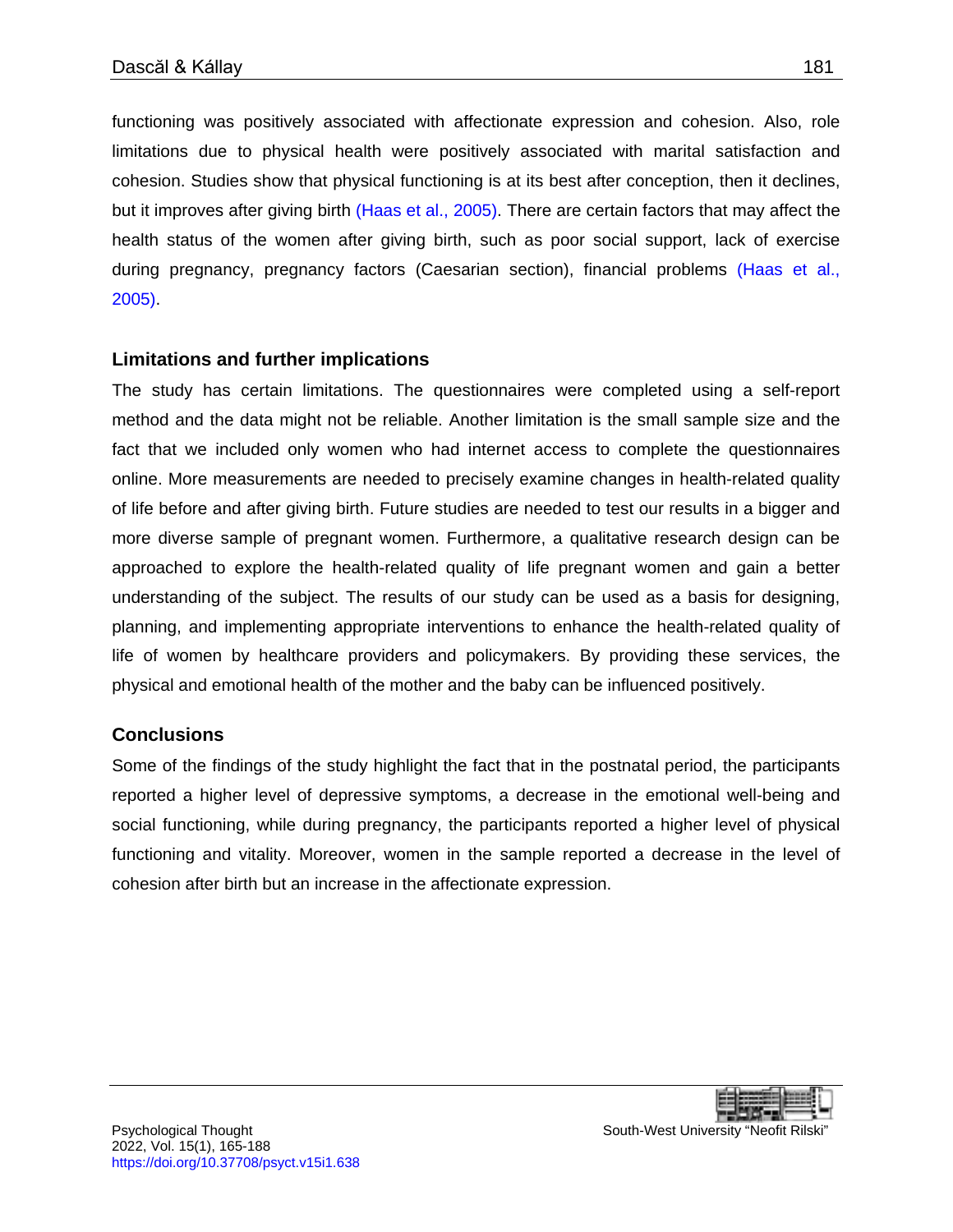### **Funding/Financial Support**

The authors have no funding to report

### **Other Support/Acknowledgement**

The authors have no support to report.

### **Competing Interests**

The authors have declared that no competing interests exist.

# **References**

- <span id="page-17-1"></span><span id="page-17-0"></span>Adewuya, A. O., Ola, B. A., Aloba, O. O., Dada, A. O., & Fasoto, O. O. (2007). Prevalence and correlates of depression in late pregnancy among Nigerian women. *Depression and Anxiety*, *24*(1), 15–21. <https://doi.org/10.1002/da.20221>
- <span id="page-17-4"></span>Băban, A., Schwarzer, R., & Jerusalem, M. (1996). Romanian version of the General SelfEfficacy Scale. Document available a[t http://userpage.fu-berlin.de/health.](http://userpage.fu-berlin.de/health)
- <span id="page-17-2"></span>Baldoni, F., Giannotti, M., Casu, G., Luperini, V., & Spelzini, F. (2020). A Dyadic Study on Perceived Stress and Couple Adjustment During Pregnancy: The Mediating Role of Depressive Symptoms. *Journal of Family Issues*, *41*(11), 1935–1955.<https://doi.org/10.1177/0192513X20934834>
- <span id="page-17-3"></span>Beck, A. T. (Ed.). (1979). Cognitive therapy of depression. Guilford press.
- <span id="page-17-6"></span>Calou, C. G. P., de Oliveira, M. F., Carvalho, F. H. C., Soares, P. R. A. L., Bezerra, R. A., de Lima, S. K. M., Antezana, F. J., de Souza Aquino, P., Castro, R. C. M. B., & Pinheiro, A. K. B. (2018). Maternal predictors related to quality of life in pregnant women in the Northeast of Brazil. *Health and Quality of Life Outcomes*, *16*(1), 109.<https://doi.org/10.1186/s12955-018-0917-8>
- Carlander, A. K. K., Andolf, E., Edman, G., & Wiklund, I. (2015). Health-related quality of life five years after birth of the first child. *Sexual and Reproductive Healthcare*, *6*(2), 101–107. <https://doi.org/10.1016/j.srhc.2015.01.005>
- <span id="page-17-5"></span>Cooper, P. j., & Murray, L. (1998). Postnatal depression. *BMJ*, *316*(7148), 1884. <https://doi.org/10.1136/bmj.316.7148.1884>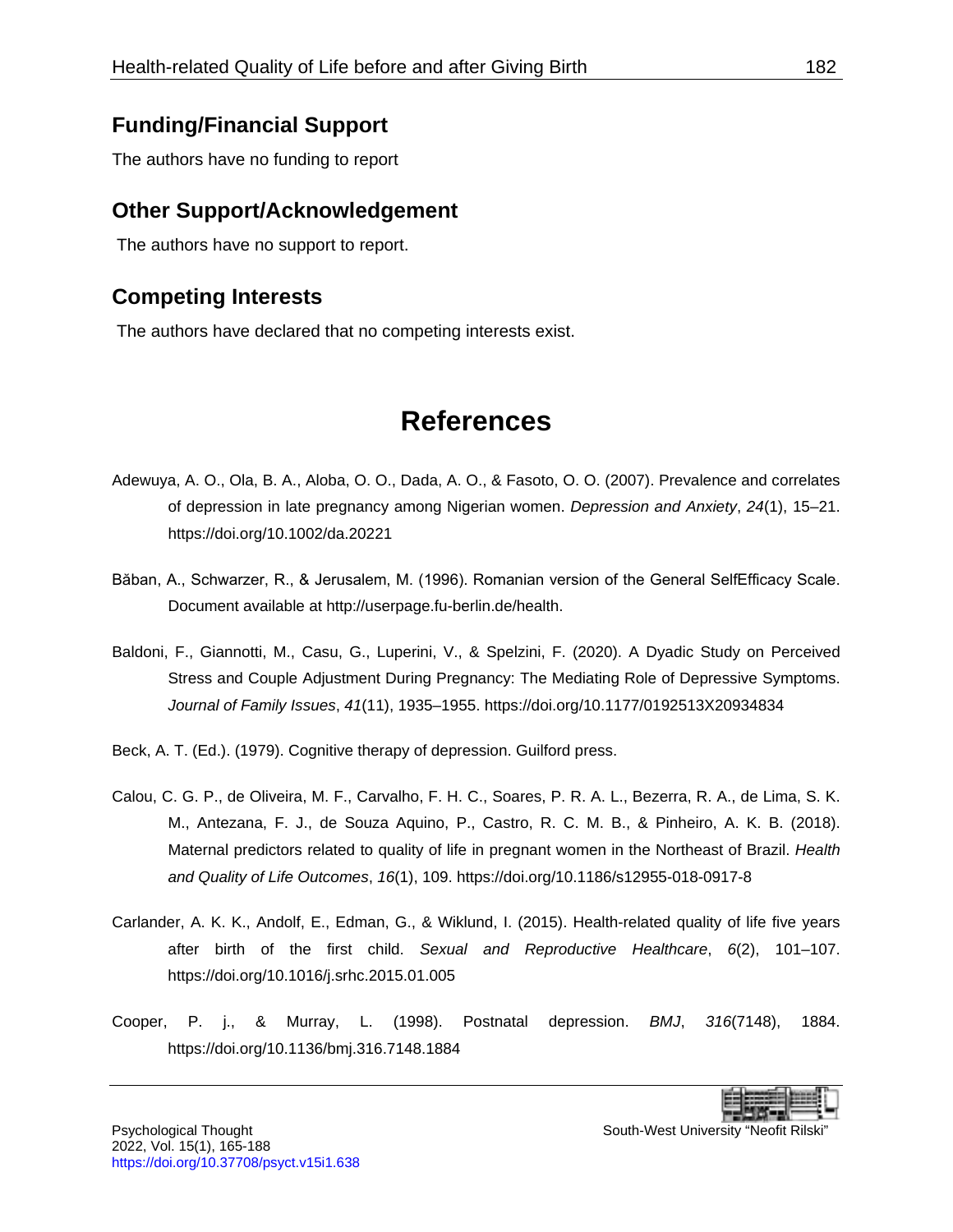- <span id="page-18-2"></span>Couto, E. R., Couto, E., Vian, B., Gregório, Z., Nomura, M. L., Zaccaria, R., & Passini, R. (2009). Quality of life, depression and anxiety among pregnant women with previous adverse pregnancy outcomes. *Sao Paulo Medical Journal*, *127*(4), 185–189. [https://doi.org/10.1590/S1516-](https://doi.org/10.1590/S1516-31802009000400002) [31802009000400002](https://doi.org/10.1590/S1516-31802009000400002)
- <span id="page-18-8"></span>Da Costa, D., Dritsa, M., Verreault, N., Balaa, C., Kudzman, J., & Khalifé, S. (2010). Sleep problems and depressed mood negatively impact health-related quality of life during pregnancy. *Archives of Women's Mental Health*, *13*(3), 249–257.<https://doi.org/10.1007/s00737-009-0104-3>
- <span id="page-18-4"></span>David, D., & Dobrean, A. (2012). Beck Depression Inventory. A Romanian adaptation. Retrieved from www.rtscluj.ro.
- <span id="page-18-6"></span>Dietz, P. M., Selvi Williams, M. B., William Callaghan, M. M., Donald Bachman, M. J., Evelyn Whitlock, M. P., & Mark Hornbrook, M. C. (2007). Clinically Identified Maternal Depression Before, During, and After Pregnancies Ending in Live Births. In *Am J Psychiatry* (Vol. 164). <https://doi.org/10.1176/APPI.AJP.2007.06111893/ASSET/IMAGES/LARGE/S315T2.JPEG>
- <span id="page-18-0"></span>Eke, O., & Onyenyirionwu, U. (2019). Psycho-Social Predictors of Peripartum Depression among Nigerian Women. *Journal of Women's Health and Development*, *02*(02). <https://doi.org/10.26502/fjwhd.2644-2884008>
- <span id="page-18-1"></span>Furber, C. M., Garrod, D., Maloney, E., Lovell, K., & McGowan, L. (2009). A qualitative study of mild to moderate psychological distress during pregnancy. *International Journal of Nursing Studies*, *46*(5), 669–677.<https://doi.org/10.1016/j.ijnurstu.2008.12.003>
- <span id="page-18-5"></span>Gandek, B., Sinclair, S. J., Kosinski, M., & Ware, J. E., Jr. (2004). Psychometric evaluation of the SF-36 health survey in Medicare managed care. *Health Care Financing Review*, 25, 5–25.
- <span id="page-18-7"></span>Haas, J. S., Jackson, R. A., Fuentes-Afflick, E., Stewart, A. L., Dean, M. L., Brawarsky, P., & Escobar, G. J. (2005). Changes in the health status of women during and after pregnancy. *Journal of General Internal Medicine*, *20*(1), 45–51.<https://doi.org/10.1111/j.1525-1497.2004.40097.x>
- <span id="page-18-3"></span>Hama, K., Takamura, N., Honda, S., Abe, Y., Yagura, C., Miyamura, T., Obama, M., Morisaki, M., Imamura, S., & Aoyagi, K. (2008). Evaluation of Quality of Life in Japanese Normal Pregnant Women. *Acta Medica Nagasakiensia*, 52(4), 95–99. <https://doi.org/10.11343/AMN.52.95>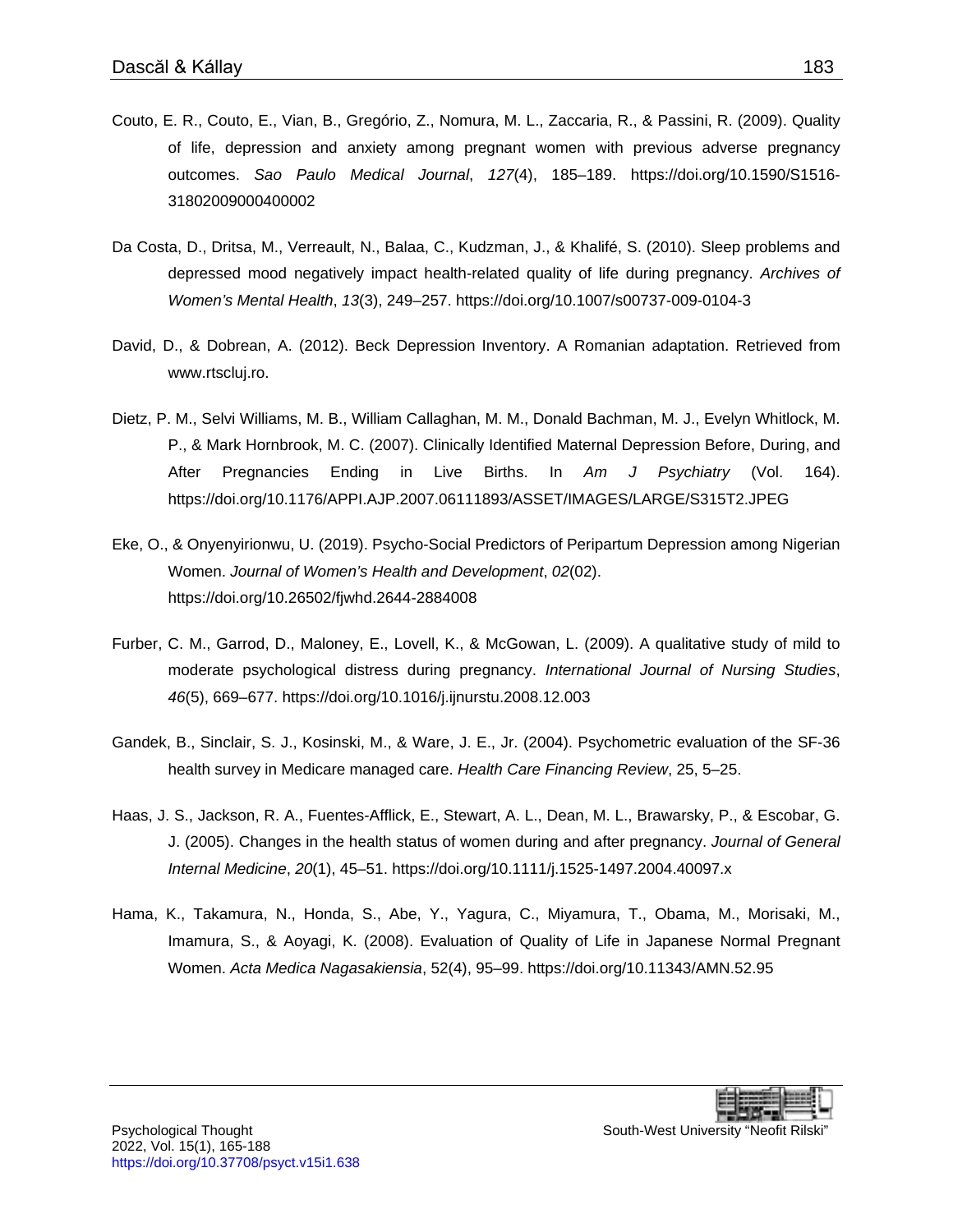- <span id="page-19-7"></span>Hegaard, H. K., Kjaergaard, H., Damm, P. P., Petersson, K., & Dykes, A. K. (2010). Experiences of physical activity during pregnancy in Danish nulliparous women with a physically active life before pregnancy. A qualitative study. *BMC Pregnancy and Childbirth*, *10*(1), 33. <https://doi.org/10.1186/1471-2393-10-33>
- <span id="page-19-8"></span>Henderson, J., Alderdice, F., & Redshaw, M. (2019). Factors associated with maternal postpartum fatigue: An observational study. *BMJ Open*, *9*(7), 25927. [https://doi.org/10.1136/bmjopen-2018-](https://doi.org/10.1136/bmjopen-2018-025927) [025927](https://doi.org/10.1136/bmjopen-2018-025927)
- <span id="page-19-2"></span>Howard, L. M., Piot, P., & Stein, A. (2014). No health without perinatal mental health. In *The Lancet* (Vol. 384, Issue 9956, pp. 1723–1724). Lancet Publishing Group. [https://doi.org/10.1016/S0140-](https://doi.org/10.1016/S0140-6736(14)62040-7) [6736\(14\)62040-7](https://doi.org/10.1016/S0140-6736(14)62040-7)
- <span id="page-19-4"></span>Hubley, A. M**.** (2014). Beck Depression Inventory-II (BDI-II). In A. C. Michalos (Ed.), *Encyclopedia of Quality of Life Research* (pp. 338-345). Dordrecht, Netherlands: Springer. [https://doi.org/10.1007/978-94-007-0753-5\\_156](https://doi.org/10.1007/978-94-007-0753-5_156)
- <span id="page-19-5"></span>Huizink, A. C., Delforterie, M. J., Scheinin, N. M., Tolvanen, M., Karlsson, L., & Karlsson, H. (2016). Adaption of pregnancy anxiety questionnaire–revised for all pregnant women regardless of parity: PRAQ-R2. *Archives of Women's Mental Health*, *19*(1), 125–132. [https://doi.org/10.1007/s00737-](https://doi.org/10.1007/s00737-015-0531-2) [015-0531-2](https://doi.org/10.1007/s00737-015-0531-2)
- <span id="page-19-1"></span>John, J., & Manriquez, M. (2018). *Self-Esteem in Primigravida Women Item*  <http://hdl.handle.net/10150/627172>
- <span id="page-19-3"></span>Kazemi, F., Nahidi, F., & Kariman, N. (2017). Exploring factors behind pregnant women's quality of life in Iran: a qualitative study. *Electronic Physician*, *9*(12), 5991–6001.<https://doi.org/10.19082/5991>
- <span id="page-19-6"></span>Lacasse, A., Rey, E., Ferreira, E., Morin, C., & Bérard, A. (2008). Nausea and vomiting of pregnancy: what about quality of life? *BJOG: An International Journal of Obstetrics & Gynaecology*, *115*(12), 1484–1493.<https://doi.org/10.1111/j.1471-0528.2008.01891.x>
- <span id="page-19-0"></span>Lagadec, N., Steinecker, M., Kapassi, A., Magnier, A. M., Chastang, J., Robert, S., Gaouaou, N., & Ibanez, G. (2018). Factors influencing the quality of life of pregnant women: a systematic review. *BMC Pregnancy and Childbirth*, *18*(1), 455.<https://doi.org/10.1186/s12884-018-2087-4>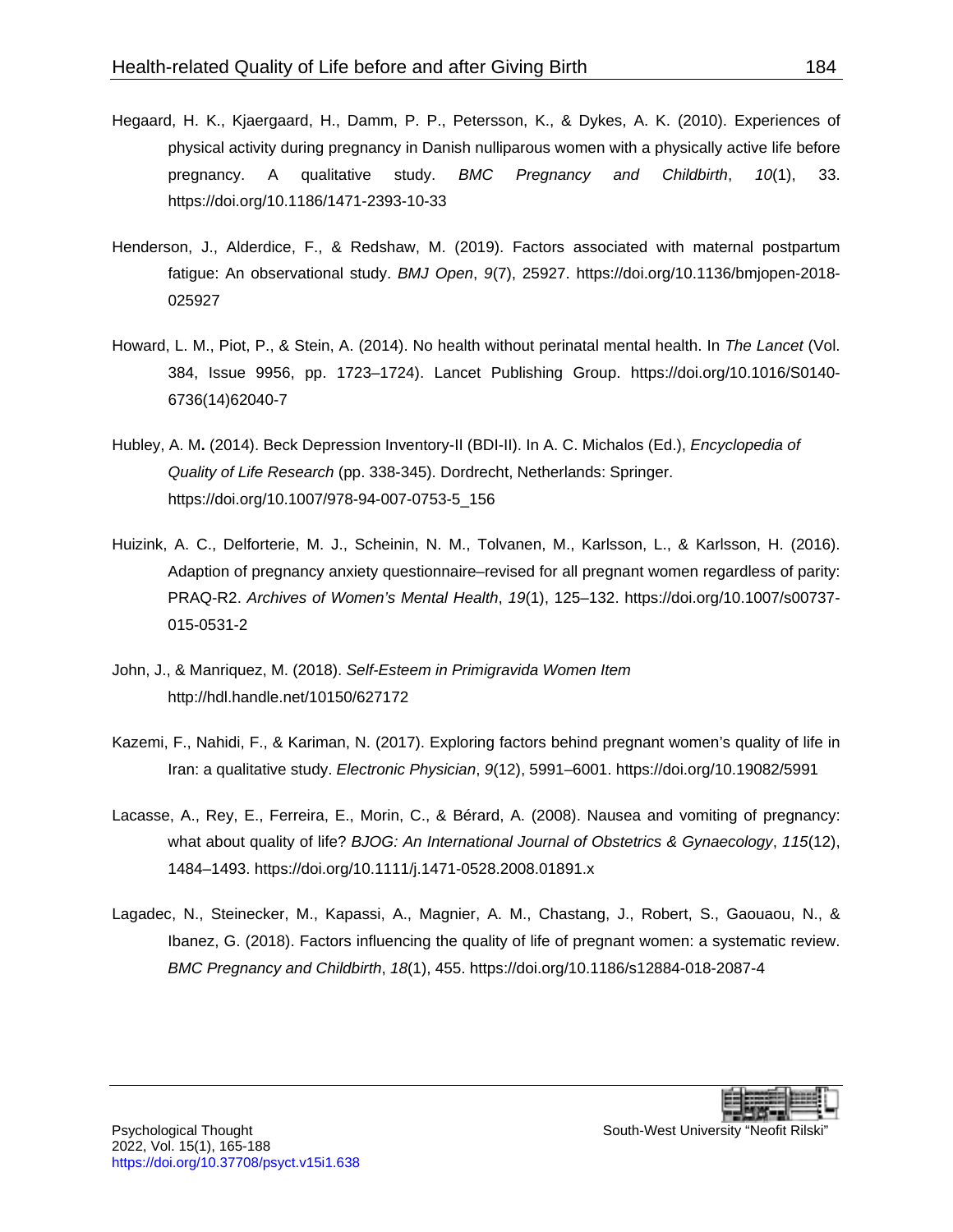- <span id="page-20-4"></span>Liu, L., Setse, R., Grogan, R., Powe, N. R., & Nicholson, W. K. (2013). The effect of depression symptoms and social support on black-white differences in health-related quality of life in early pregnancy: the health status in pregnancy (HIP) study. *BMC Pregnancy and Childbirth*, *13*(1), 125.<https://doi.org/10.1186/1471-2393-13-125>
- <span id="page-20-0"></span>Lou, S., Frumer, M., Schlütter, M. M., Petersen, O. B., Vogel, I., & Nielsen, C. P. (2017). Experiences and expectations in the first trimester of pregnancy: a qualitative study. *Health Expectations*, *20*(6), 1320–1329. <https://doi.org/10.1111/hex.12572>
- <span id="page-20-3"></span>Lucas, G., Olander, E. K., Ayers, S., & Salmon, D. (2019). No straight lines – young women's perceptions of their mental health and wellbeing during and after pregnancy: a systematic review and metaethnography. *Undefined*, *19*(1).<https://doi.org/10.1186/S12905-019-0848-5>
- <span id="page-20-2"></span>Mandai, M., Kaso, M., Takahashi, Y., & Nakayama, T. (2018). Loneliness among mothers raising children under the age of 3 years and predictors with special reference to the use of SNS: A communitybased cross-sectional study. *BMC Women's Health*, *18*(1). [https://doi.org/10.1186/s12905-018-](https://doi.org/10.1186/s12905-018-0625-x) [0625-x](https://doi.org/10.1186/s12905-018-0625-x)
- <span id="page-20-7"></span>Martínez-Galiano, J. M., Hernández-Martínez, A., Rodríguez-Almagro, J., & Delgado-Rodríguez M. (2019). Quality of life of women after giving birth: Associated factors related with the birth process. *Journal of Clinical Medicine, 8*(3), 324.<https://doi.org/10.3390/jcm8030324.>
- <span id="page-20-1"></span>McLeish, J., & Redshaw, M. (2017). Mothers' accounts of the impact on emotional wellbeing of organised peer support in pregnancy and early parenthood: a qualitative study. *BMC Pregnancy and Childbirth*, *17*(1), 28.<https://doi.org/10.1186/s12884-017-1220-0>
- <span id="page-20-6"></span>Morin, M., Vayssiere, C., Claris, O., Irague, F., Mallah, S., Molinier, L., & Matillon, Y. (2017). Evaluation of the quality of life of pregnant women from 2005 to 2015. *European Journal of Obstetrics and Gynecology and Reproductive Biology*, *214*, 115–130. <https://doi.org/10.1016/J.EJOGRB.2017.04.045>
- <span id="page-20-5"></span>Nicholson, W. K., Setse, R., Hill-Briggs, F., Cooper, L. A., Strobino, D., & Powe, N. R. (2006). Depressive Symptoms and Health-Related Quality of Life in Early Pregnancy. *Obstetrics & Gynecology*, *107*(4), 798–806.<https://doi.org/10.1097/01.AOG.0000204190.96352.05>
- <span id="page-20-8"></span>Otchet, F., Carey, M. S., & Adam, L. (1999). General health and psychological symptom status in pregnancy and the puerperium: What is normal? *Obstetrics and Gynecology*, *94*(6), 935–941. [https://doi.org/10.1016/S0029-7844\(99\)00439-1](https://doi.org/10.1016/S0029-7844(99)00439-1)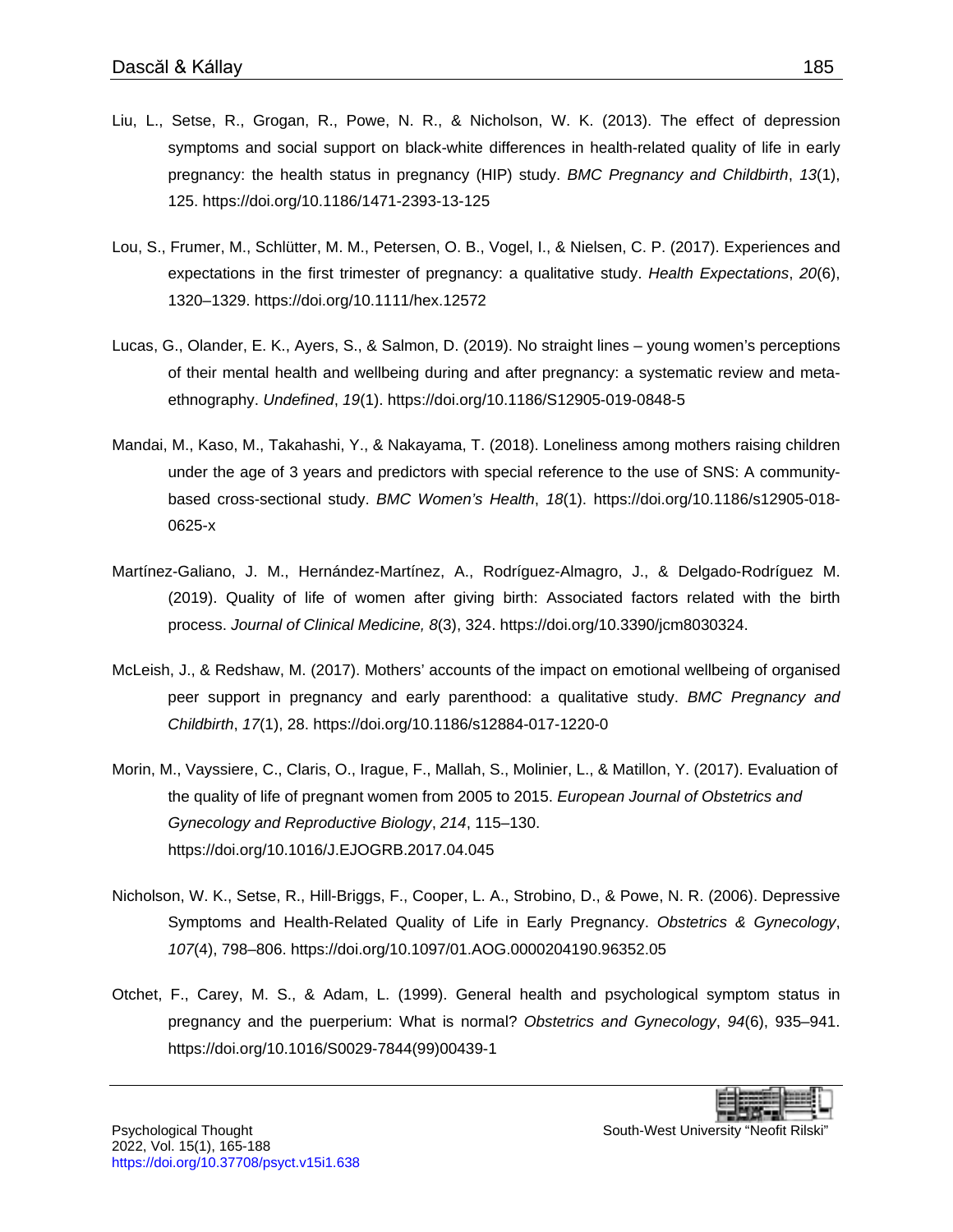- <span id="page-21-7"></span>Pearlstein, T., Howard, M., Salisbury, A., & Zlotnick, C. (2009). Postpartum depression. In *American Journal of Obstetrics and Gynecology* (Vol. 200, Issue 4, pp. 357–364). NIH Public Access. <https://doi.org/10.1016/j.ajog.2008.11.033>
- <span id="page-21-2"></span>Rokach, A. M. I. (2007). Self-perception of the antecedents of loneliness among new mothers and pregnant women. *Psychological Reports*, *100*(1), 231–243. <https://doi.org/10.2466/PR0.100.1.231-243>
- <span id="page-21-0"></span>Røsand, G. M. B., Slinning, K., Eberhard-Gran, M., Røysamb, E., & Tambs, K. (2011). Partner relationship satisfaction and maternal emotional distress in early pregnancy. *BMC Public Health*, *11*(1), 1–12.<https://doi.org/10.1186/1471-2458-11-161>
- <span id="page-21-5"></span>Rosenberg, M. (1965). Society and the Adolescent Self-Image. *Social Forces*, *44*(2), 255. <https://doi.org/10.2307/2575639>
- Rosenthal, R. (1994). Parametric measures of effect size. In H. Cooper & L. V. Hedges (Eds.), *The handbook of research synthesis.* (pp. 231-244). New York: Russell Sage Foundation.
- <span id="page-21-6"></span>Russell, D., Peplau, L. A., & Cutrona, C. E. (1980). The revised UCLA Loneliness Scale: Concurrent and discriminant validity evidence. *Journal of Personality and Social Psychology*, *39*(3), 472–480. [https://doi.org/10.1037//0022-3514.39.3.472](https://doi.org/10.1037/0022-3514.39.3.472)
- <span id="page-21-1"></span>Santos, P. C., Ferreira, M. I., Teixeira, R. J., Couto, M. F., Montenegro, N., & Mota, J. (2016). *Physical Activity and Self-Esteem during Pregnancy*.
- <span id="page-21-3"></span>Satyanarayana, V. A., Lukose, A., & Srinivasan, K. (2011). Maternal mental health in pregnancy and child behavior. *Indian Journal of Psychiatry*, *53*(4), 351–361.<https://doi.org/10.4103/0019-5545.91911>
- <span id="page-21-8"></span>Shapiro, A. F., Gottman, J. M., & Carrère, S. (2000). The baby and the marriage: Identifying factors that buffer against decline in marital satisfaction after the first baby arrives. *Journal of Family Psychology*, *14*(1), 59–70.<https://doi.org/10.1037/0893-3200.14.1.59>
- <span id="page-21-9"></span>Sieber, S., Germann, N., Barbir, A., & Ehlert, U. (2006). Emotional well-being and predictors of birthanxiety, self-efficacy, and psychosocial adaptation in healthy pregnant women. *Acta Obstetricia et Gynecologica Scandinavica*, *85*(10), 1200–1207.<https://doi.org/10.1080/00016340600839742>
- <span id="page-21-4"></span>Spanier, G. B. (1976). Measuring Dyadic Adjustment: New Scales for Assessing the Quality of Marriage and Similar Dyads. *Journal of Marriage and the Family*, *38*(1), 15.<https://doi.org/10.2307/350547>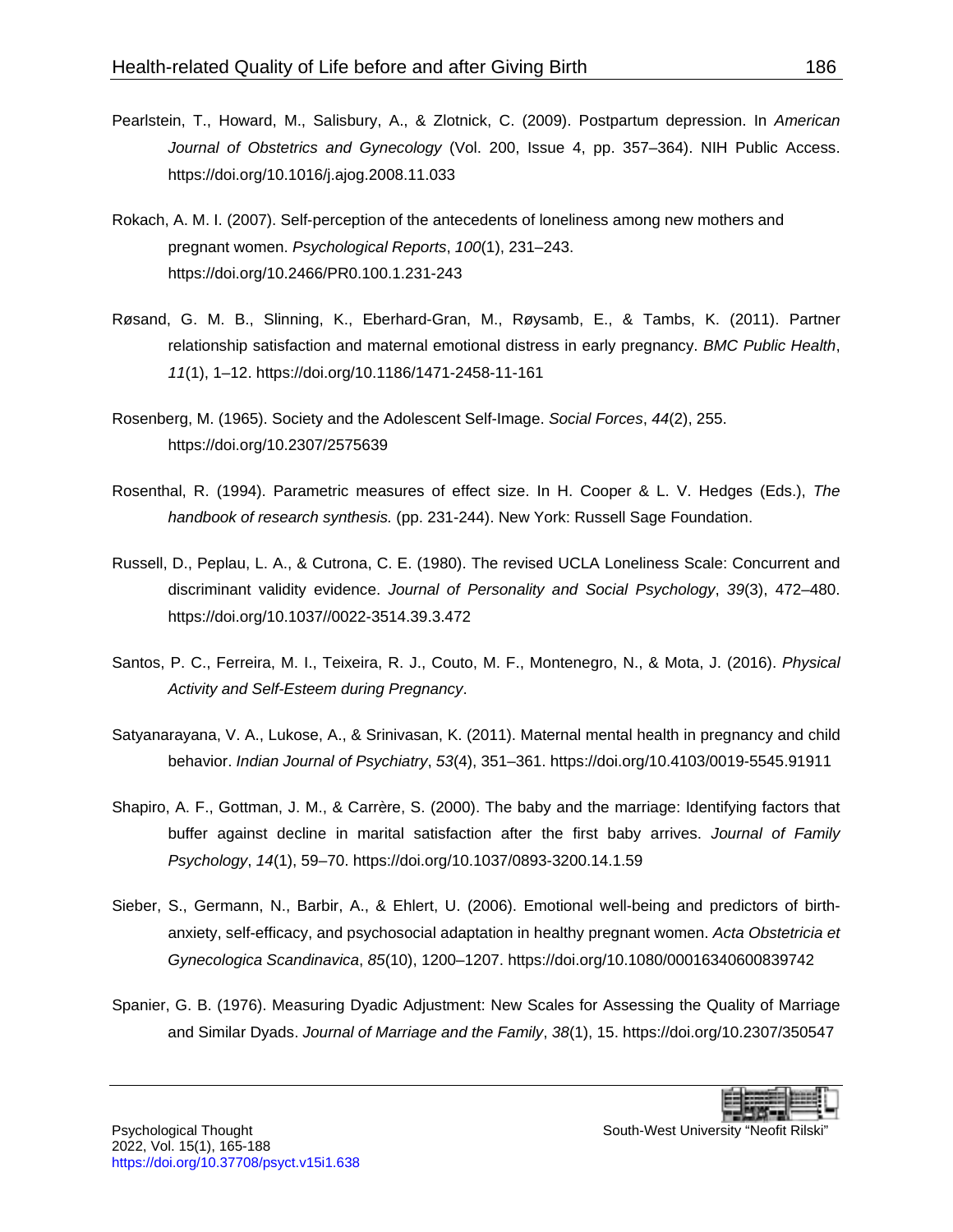- Steiger, J. H. (1980). Tests for comparing elements of a correlation matrix. *Psychological Bulletin, 87,*  245–251.
- <span id="page-22-2"></span>Ware, J. E., Brook, R. H., Davies, A. R., Williams, K. N., Stewart, A., Rogers, W. H., Donald, C. A., & Johnston, S. A. (1980). *Conceptualization and Measurement of Health for Adults in the Health Insurance Study: Vol. I, Model of Health and Methodology*. <https://www.rand.org/pubs/reports/R1987z1.html>
- <span id="page-22-0"></span>Weis, J. R., & Renshon, D. (2019). Steps towards a comprehensive approach to maternal and child mental health. In *The Lancet Public Health* (Vol. 4, Issue 6, pp. e268–e269). Elsevier Ltd. [https://doi.org/10.1016/S2468-2667\(19\)30087-8](https://doi.org/10.1016/S2468-2667(19)30087-8)
- <span id="page-22-3"></span>Yamada, K., Kimura, T., Cui, M., Kubota, Y., Ikehara, S., & Iso, H. (2021). Social support, social cohesion and pain during pregnancy: The Japan Environment and Children's Study. *European Journal of Pain*, *25*(4), 872–885.<https://doi.org/10.1002/ejp.1717>
- <span id="page-22-1"></span>Zietlow, A.-L., Nonnenmacher, N., Reck, C., Ditzen, B., & Müller, M. (2019). Emotional Stress During Pregnancy – Associations With Maternal Anxiety Disorders, Infant Cortisol Reactivity, and Mother–Child Interaction at Pre-school Age. *Frontiers in Psychology*, *10*(SEP), 2179. <https://doi.org/10.3389/fpsyg.2019.02179>

### **About the Authors**

**Marina Dascăl** has a bachelor's degree in 'Public Health Services and Policies' and a master's degree in 'Psychology of Public and Clinical Health' at Babeș-Bolyai University, Cluj-Napoca. She has over 5 years of experience as a research assistant and as a local director regarding the research and administrative aspects of national and international research grants focused on m-Health, maternal and child health, domestic violence, psycho-oncology, nicotine addiction in the perinatal period, art-based interventions, and other topics of public health and psychology.

**Eva Kállay, PhD**, is a university lecturer at the Department of Psychology at Babes-Bolyai University, Cluj-Napoca, Romania. Her major fields of scientific interest are well-being and emotional expression, emotional health, trauma and posttraumatic growth, meaning making, stress and burnout, and coaching.